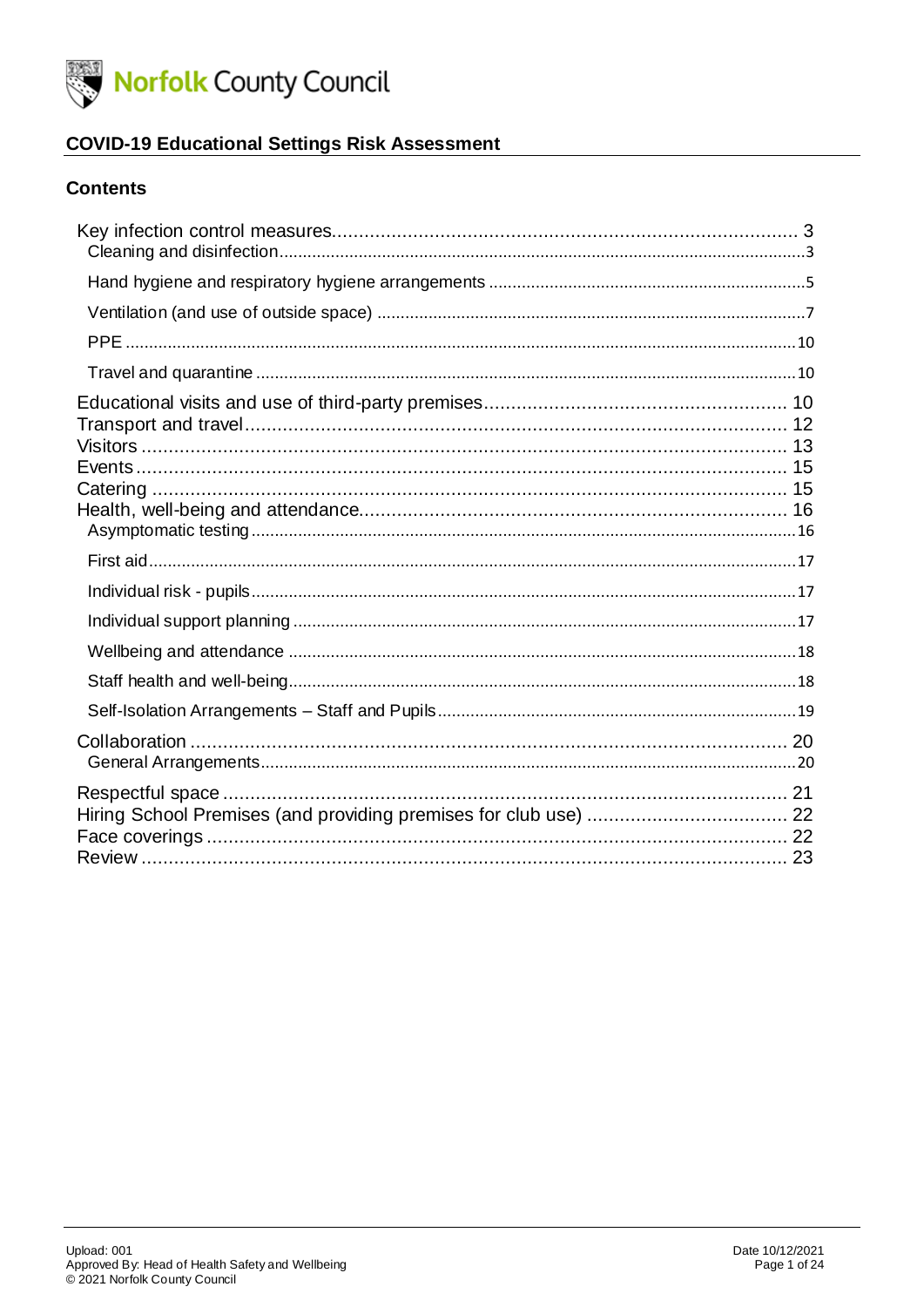

The health, safety and well-being of all staff and pupils is of utmost importance to us.

This template does not follow the traditional format for a risk assessment. It only covers the control measures needed to manage the risks presented by COVID-19 as low as is possible, in line with community risk levels, therefore the need for scoring or prioritising control implementation is negated. The measures relate to all the persons who may be affected at your setting staff, pupils and visitors. Settings are required to review the identified control measures and describe how they are implementing these in the notes box. Where a control measure does not apply to your setting you can delete the line or enter NA. You may need to add additional control measures specific to your setting, additional space is provided at the end of the form for this purpose.

The control measures that are now needed are very different to those that were previously required when the consequences associated with COVID-19 were significant. More information on the measures identified here is available in the Compliance Code for all educational settings.

Please note: all COVID-19 guidance is available through HR InfoSpace and Norfolk Schools

| Date of change | Section, Page and Change                                    |
|----------------|-------------------------------------------------------------|
| 15/07/2021     | <b>New</b>                                                  |
| 31/08/2021     | <b>Updated sections</b>                                     |
|                | Educational visits for international travel                 |
|                | Visitors - key contractors                                  |
| 05/11/2021     | <b>Updated section</b>                                      |
|                | Educational visits – international travel                   |
| 29/11/2021     | New section – travel and quarantine                         |
|                | New section – face coverings                                |
|                | <b>Updated sections:</b>                                    |
|                | <b>Educational visits</b>                                   |
|                | Transport and travel – updated with the requirement to wear |
|                | face coverings                                              |
|                | Asymptomatic testing<br>$\bullet$                           |
| 10/12/2021     | <b>Updated sections:</b>                                    |
|                | Ventilation                                                 |
|                | <b>Visitors</b>                                             |
|                |                                                             |
|                | New section - events                                        |

For ease of reference, changes that are made to this document are detailed below: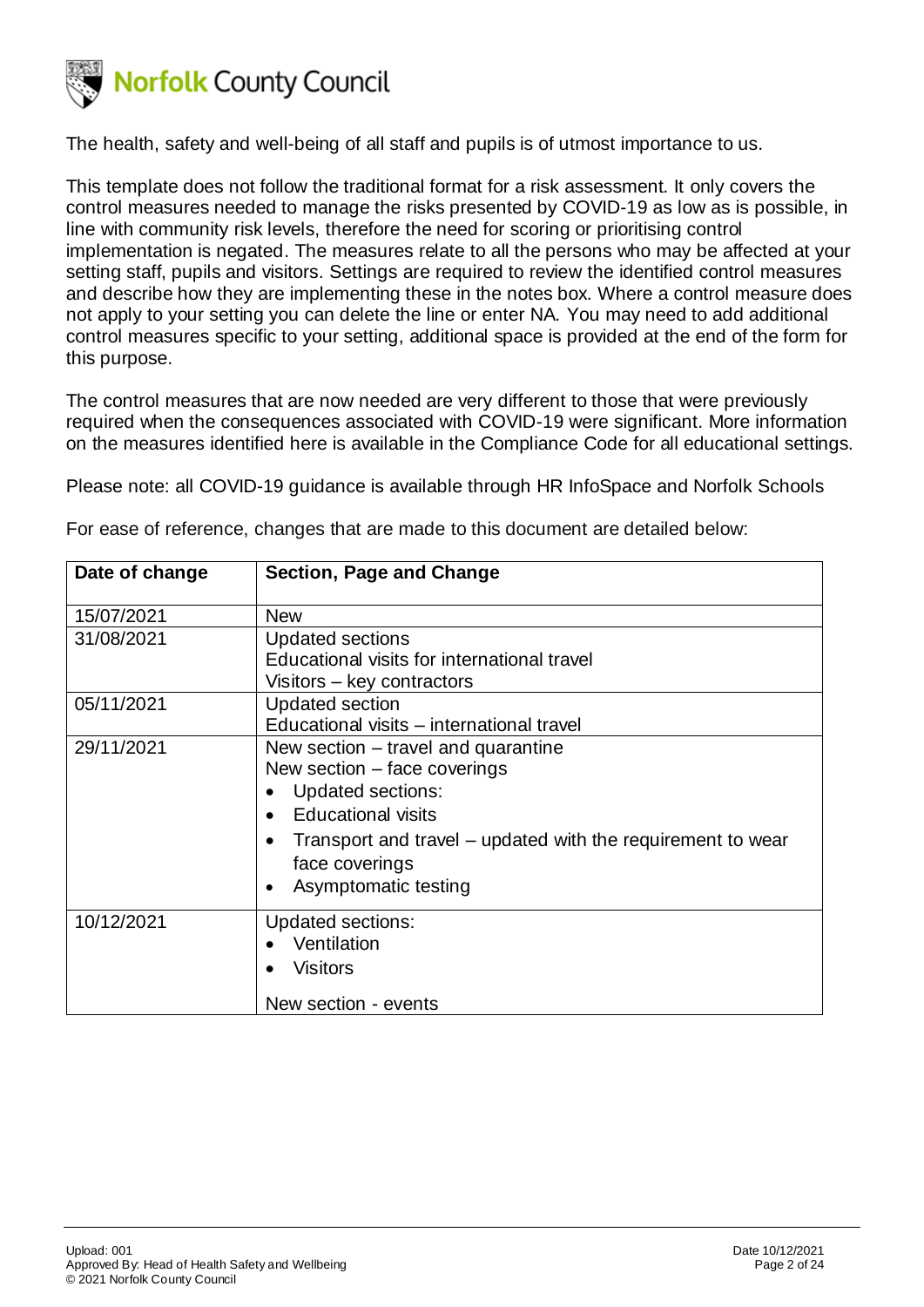

| Setting/Premises:               | Nelson Academy           |                          |            |
|---------------------------------|--------------------------|--------------------------|------------|
| <b>Location:</b>                | Downham Market           |                          |            |
| <b>Assessment Date:</b>         | 05.01.2022               | <b>Last Review Date:</b> | 15.12.2021 |
| <b>Assessment completed by:</b> | Sarah Wilson - Principal |                          |            |

Please describe how you have met with the required control measures in the "Notes and Further Information" column

### **Key infection control measures**

### *Cleaning and disinfection*

<span id="page-2-1"></span><span id="page-2-0"></span>

| The setting has developed specific cleaning schedules for items                                   | All areas of the school have a    |  |
|---------------------------------------------------------------------------------------------------|-----------------------------------|--|
| that need cleaning and disinfection. The schedule details all items,                              | cleaning schedule as              |  |
| frequencies and who is responsible for this following the                                         | established by the cleaning       |  |
| information detailed in the compliance code. This includes:                                       | team.                             |  |
| Cleaning all touch points including those that that are fixed to                                  |                                   |  |
| the premises (inside and out) twice a day                                                         | All touch points are cleaned at   |  |
| Equipment and resources are disinfected on a twice daily basis                                    | least once per day as part of the |  |
| as a minimum.                                                                                     | cleaning schedule.                |  |
| Soft furnishings are disinfected with a proprietary fabric<br>$\sim$<br>disinfectant spray daily. | Caretaker team have confirmed     |  |
| Frequency of cleaning and disinfection of equipment is                                            | that fogging machine/spray will   |  |
| increased based on risk e.g. the number of different                                              | disinfect soft furnishings.       |  |
| users who are handling equipment and resources, the                                               |                                   |  |
| ability of users to undertake effective hand hygiene                                              | Classrooms/staffroom/staff        |  |
| Consideration has been given to times of high use and                                             | areas have spray/wipes            |  |
| frequency of disinfection increased accordingly where possible.                                   | available so that staff members   |  |
| Shared touch points in staff areas such as those on                                               | can wipe down touch points on     |  |
| microwaves, kettles, fridges and photocopiers are wiped down                                      | equipment before and after use.   |  |
| before and after use                                                                              |                                   |  |
|                                                                                                   |                                   |  |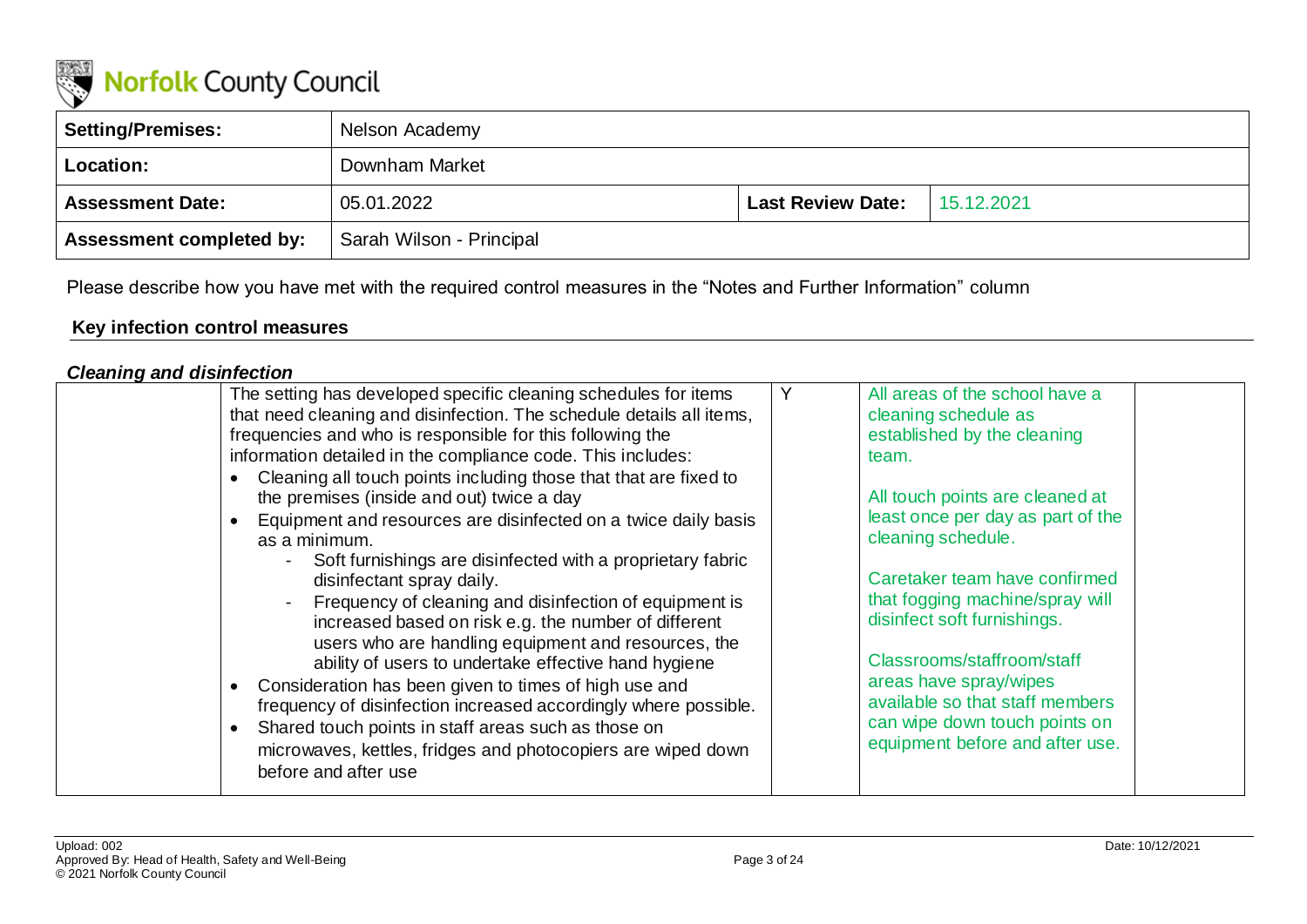

|                                                                                                                                                                                                                                                                                                                                                                                                                                                                                                          |   | Class staff to provide continual<br>reminders to children with<br>regard to good hand hygiene.<br>Fogging machine used<br>throughout whole school each<br>morning before school opens to<br>children and in specific areas on<br>a daily basis between use by<br>different year groups i.e. in the<br>hall between breakfast club and<br>PE lessons, and between PE<br>lessons, the library.<br>15.12.21 Daily fogging of the |
|----------------------------------------------------------------------------------------------------------------------------------------------------------------------------------------------------------------------------------------------------------------------------------------------------------------------------------------------------------------------------------------------------------------------------------------------------------------------------------------------------------|---|-------------------------------------------------------------------------------------------------------------------------------------------------------------------------------------------------------------------------------------------------------------------------------------------------------------------------------------------------------------------------------------------------------------------------------|
| If a surface is visibly dirty it is always cleaned prior to<br>disinfection.                                                                                                                                                                                                                                                                                                                                                                                                                             | Y | whole school continues.<br>Part of cleaning procedures.                                                                                                                                                                                                                                                                                                                                                                       |
| Different cleaning equipment is provided for kitchens, toilets,<br>classrooms and office areas.                                                                                                                                                                                                                                                                                                                                                                                                          | Ÿ | Cleaning equipment is clearly<br>labelled and colour coded.                                                                                                                                                                                                                                                                                                                                                                   |
| All Staff who undertake cleaning:<br>Know the schedule information.<br>Have received relevant training/instruction<br>Will follow the instructions for cleaning products and<br>disinfectants to ensure it is effective to ensure that all of the<br>surface has disinfectant applied and not to wipe items dry<br>before the required contact time has been achieved.<br>Are provided with disinfectant wipes to enable them to clean<br>and disinfect contact points in teaching spaces and equipment. | Ÿ | Information and training<br>provided by Caretaker/Lead<br>Cleaner. Refresher training for<br>cleaning team on 20.12.21<br><b>Caretaker/Lead Cleaner to</b><br>continually monitor standards of<br>cleaning throughout the school<br>and address any inconsistencies<br>immediately.                                                                                                                                           |
|                                                                                                                                                                                                                                                                                                                                                                                                                                                                                                          |   | Classrooms/staffroom/staff<br>areas have spray/wipes<br>available so that staff members                                                                                                                                                                                                                                                                                                                                       |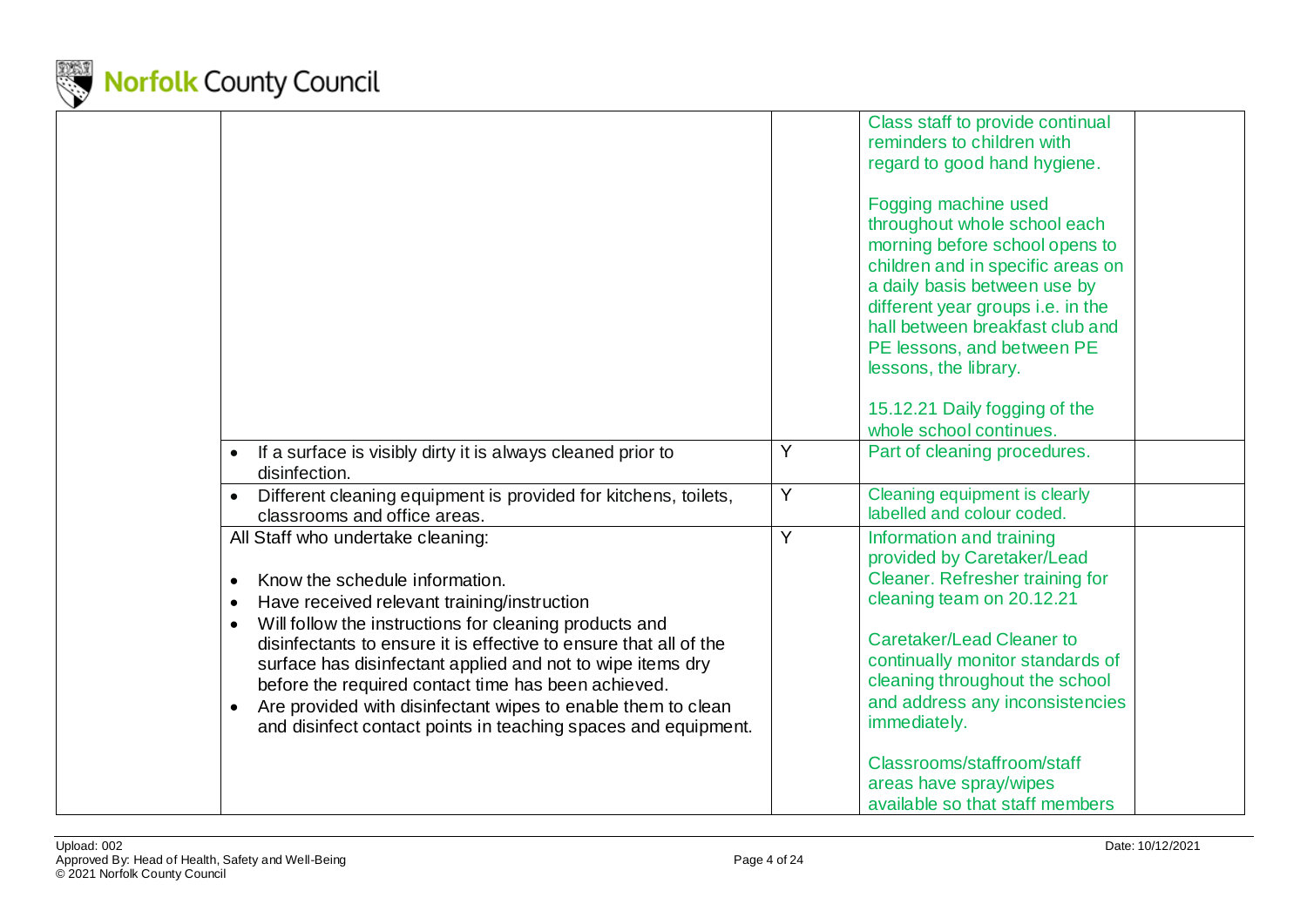

|  | can wipe down touch points on<br>equipment before and after use. |  |
|--|------------------------------------------------------------------|--|
|  |                                                                  |  |

### *Hand hygiene and respiratory hygiene arrangements*

<span id="page-4-0"></span>

| Hand hygiene | Staff are ensuring that hand hygiene is carried out more<br>frequently than normal (pupils and themself) in an age<br>appropriate way e.g. observing young pupils, instructing in the<br>class (How to hand rub and NHS guidance for handwashing).<br>Event related prompts are given to pupils by staffafter<br>before when as a more effective means of promoting hand<br>hygiene than fixed time prompts.<br>Supervision arrangements are in place to support pupils with<br>handwashing where it is needed.<br>Skin friendly wipes such as baby wipes are provided as an<br>alternative where children are not able to wash their hands due<br>to age or health conditions.<br>Hand hygiene frequencies include: arrival, before and after<br>eating, before and after breaks, going to the toilet, before<br>leaving, after removing a face covering, after handling resources<br>(including those taken home) and at other identified intervals<br>determined by the setting in relation to the activities carried out.<br>Pupils and staff are aware of the need to avoid touching their<br>eyes, nose or mouth if hands have not been washed.<br>Staff and pupils have been advised to avoid wearing rings<br>(except for a plain band) in order to ensure thorough | Y | Reminders to all staff about the<br>importance of continued<br>frequent hand<br>washing/sanitising for<br>everyone every day upon<br>return to school on 4.1.22<br>All staff to continually remind<br>and work with<br>children/colleagues in order to<br>continue with thorough hand<br>washing routines as previously<br>in place.<br>Reminder to staff 4.1.2022<br>Reminder to staff 4.1.2022 |  |
|--------------|-----------------------------------------------------------------------------------------------------------------------------------------------------------------------------------------------------------------------------------------------------------------------------------------------------------------------------------------------------------------------------------------------------------------------------------------------------------------------------------------------------------------------------------------------------------------------------------------------------------------------------------------------------------------------------------------------------------------------------------------------------------------------------------------------------------------------------------------------------------------------------------------------------------------------------------------------------------------------------------------------------------------------------------------------------------------------------------------------------------------------------------------------------------------------------------------------------------------------------------------------------------------------------|---|--------------------------------------------------------------------------------------------------------------------------------------------------------------------------------------------------------------------------------------------------------------------------------------------------------------------------------------------------------------------------------------------------|--|
|              | handwashing.<br>Entrances are supervised on arrival in the morning to support<br>hand sanitising.<br>Staff, pupils (and parents) are advised that handwashing must<br>be carried out when they arrive at home                                                                                                                                                                                                                                                                                                                                                                                                                                                                                                                                                                                                                                                                                                                                                                                                                                                                                                                                                                                                                                                               |   | Reminder to staff $4.1.2022 -$<br>as per previous routines<br>Reminder to staff 4.1.2022 and<br>to children/parents 5.1.2022                                                                                                                                                                                                                                                                     |  |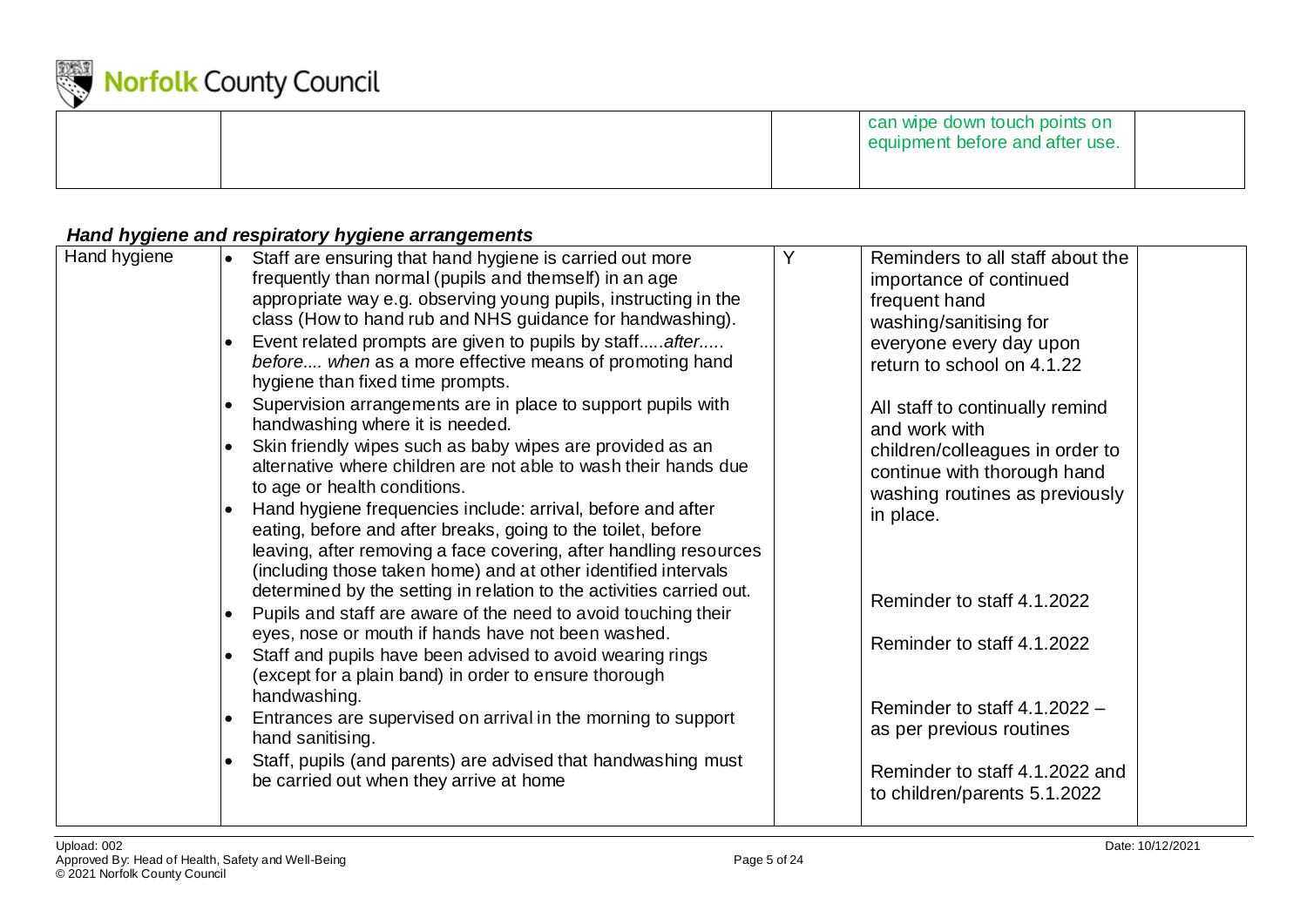

|                                                                                                                                                                                                                                                                                                                                                                                                                                                                                                                                                                                                  |                | Reminder to staff 15.12.21 -<br>Staff to continually remind<br>children. Repeated 4.1.22                                                                                                                                                                                                                                     |
|--------------------------------------------------------------------------------------------------------------------------------------------------------------------------------------------------------------------------------------------------------------------------------------------------------------------------------------------------------------------------------------------------------------------------------------------------------------------------------------------------------------------------------------------------------------------------------------------------|----------------|------------------------------------------------------------------------------------------------------------------------------------------------------------------------------------------------------------------------------------------------------------------------------------------------------------------------------|
| Hand washing is carried out using running water (static bowls are<br>not used)                                                                                                                                                                                                                                                                                                                                                                                                                                                                                                                   | Y              | Where classrooms do not have<br>sinks, handwashing will be<br>carried out in sinks in toilet<br>areas or communal sinks i.e.<br>art area                                                                                                                                                                                     |
| Hand dryers are efficient and effective in quick drying or have been<br>replaced with more efficient dryers or paper towels                                                                                                                                                                                                                                                                                                                                                                                                                                                                      | Y              | Hand dryers or paper towels<br>provided throughout the school                                                                                                                                                                                                                                                                |
| Consideration has been given to replacing traditional taps with easy<br>operating lever taps                                                                                                                                                                                                                                                                                                                                                                                                                                                                                                     | Y              | Some taps are easy operating<br>lever taps but not all.                                                                                                                                                                                                                                                                      |
| Hand sanitiser points are provided at key locations around the<br>$\bullet$<br>site including: at all entrance doors to the setting, at the<br>entrance to toilet facilities, at the entrance to dining facilities, at<br>points of high contact such as near non-automatic doors in<br>corridors, lifts and stairs, classrooms, office facilities etc.<br>The location of sanitiser points is reviewed where there are<br>$\bullet$<br>changes to use of different areas of the premises.<br>Hand sanitiser points are checked regularly and stock<br>$\bullet$<br>replenished where necessary. | $\overline{Y}$ | Hand sanitiser available inside<br>and outside all external doors<br>and at various points<br>throughout the school including<br>linked to doorways/touch<br>points.<br>Hand sanitiser levels are<br>monitored daily as part of<br>cleaning procedures.<br>Hand sanitiser unit installed in<br>corridor outside new library. |
| Consideration has been be given to outside points being provided<br>in a manner that enables removal and securing at the end of the<br>day e.g. on tables/temporary or movable stands etc.                                                                                                                                                                                                                                                                                                                                                                                                       | Y              | Hand sanitiser outside is fixed<br>to walls near doorways.                                                                                                                                                                                                                                                                   |
| Hand sanitiser points have drip trays to deal with spillages and<br>reduce the slip risk where applicable (such as those affixed to<br>walls)                                                                                                                                                                                                                                                                                                                                                                                                                                                    | Y              | Drip trays in place.                                                                                                                                                                                                                                                                                                         |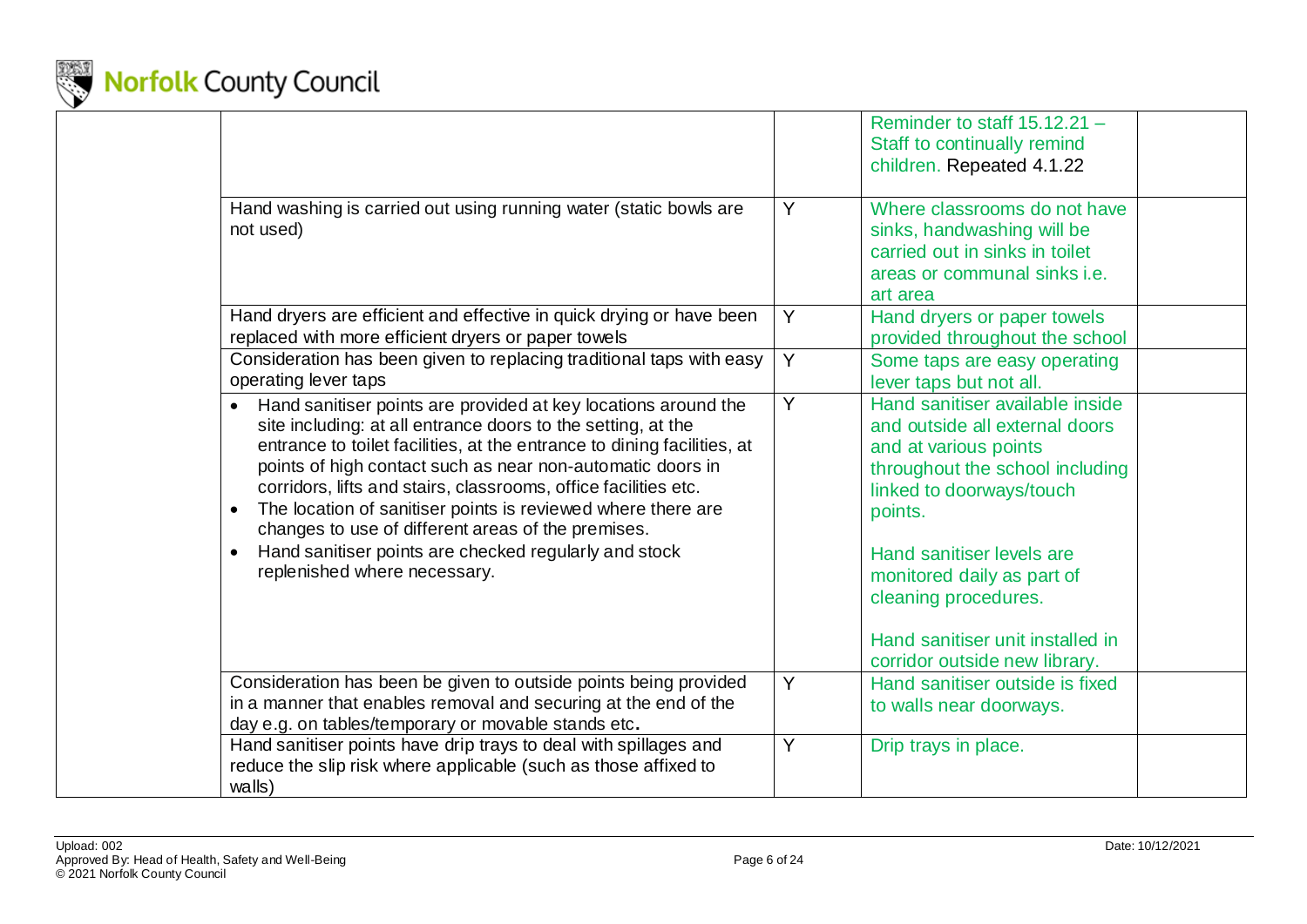

|                        | Hand sanitiser is stored appropriately and safely according to pupil<br>age and individual risks. Where the provision of hand sanitiser<br>points presents a risk of ingestion, this risk is managed through<br>pupil supervision (contact will be made with Health, Safety and<br>Well-Being where this is not possible) | Y | <b>Stored in locked Caretakers</b><br>cupboard.                                                                                                                                        |
|------------------------|---------------------------------------------------------------------------------------------------------------------------------------------------------------------------------------------------------------------------------------------------------------------------------------------------------------------------|---|----------------------------------------------------------------------------------------------------------------------------------------------------------------------------------------|
| Respiratory<br>Hygiene | Tissues and waste bins are provided in classrooms and other<br>areas to ensure good respiratory hygiene.<br>Bins are emptied regularly throughout the day                                                                                                                                                                 | Y | Tissues and bins in place in<br>classrooms and other areas<br>e.g. intervention rooms.<br>Monitored as part of daily<br>cleaning procedures.                                           |
|                        | All staff and pupils are regularly reminded about following Catch it.<br><b>Bin it, Kill it requirements.</b>                                                                                                                                                                                                             | Y | Reminder to all staff 15.12.21.<br>Staff to continue to reinforce<br>with all children as per<br>previous arrangements.<br>Repeated 4.1.22<br>Posters on display around the<br>school. |

### *Ventilation (and use of outside space)*

<span id="page-6-0"></span>

| Use of outside<br>space | Outside space will be used where it is possible, for example, whole<br>school assemblies, lunchtimes and for meetings with staff and | Reminder to all staff 4.1.22                                                                                                                  |
|-------------------------|--------------------------------------------------------------------------------------------------------------------------------------|-----------------------------------------------------------------------------------------------------------------------------------------------|
|                         | pupils.                                                                                                                              | Staff meetings to continue to be<br>via Teams where possible or<br>socially distanced with face<br>masks being worn if they are<br>essential. |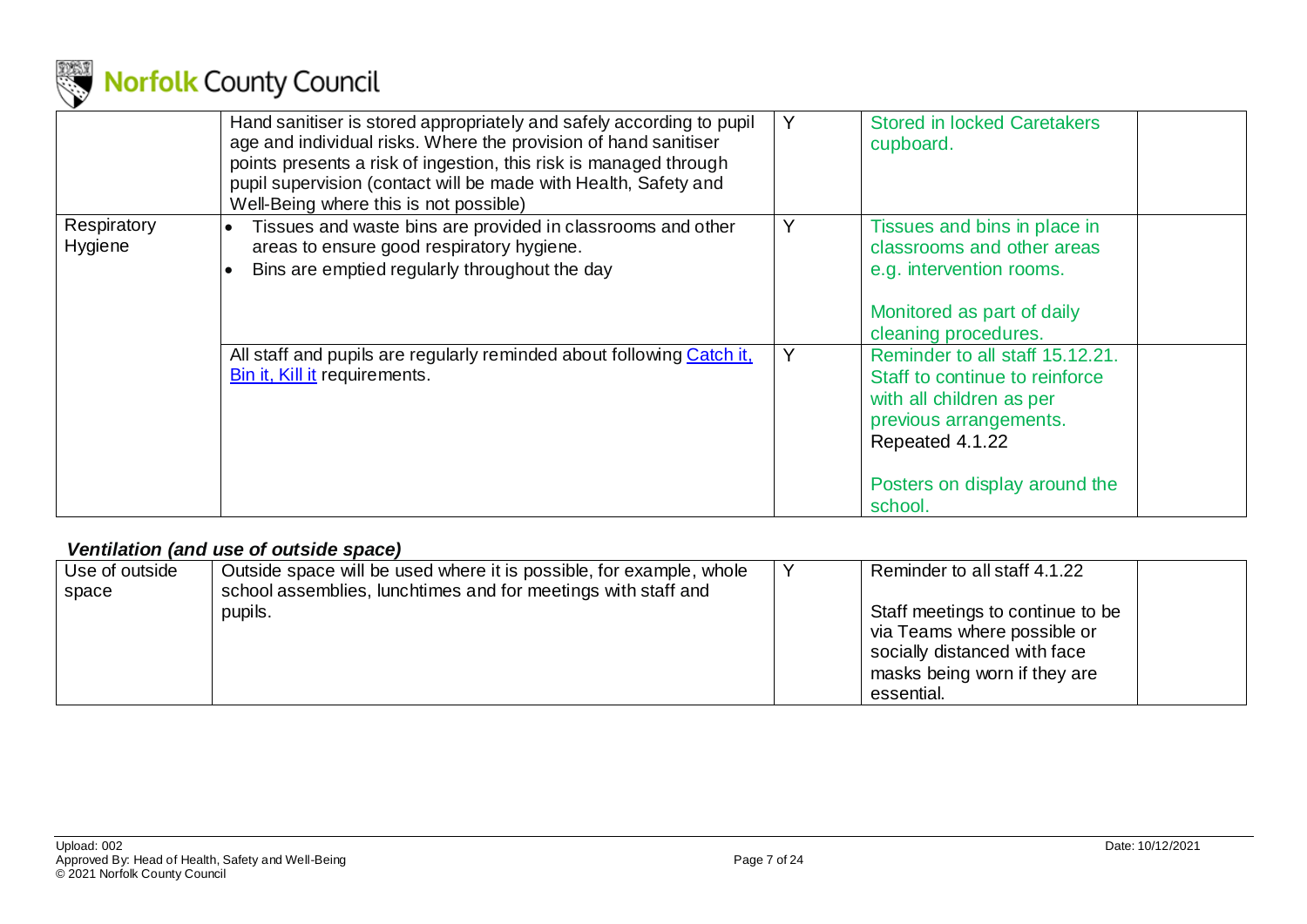

| Increasing<br>ventilation | All areas of the premises have been reviewed including meeting<br>rooms and office spaces.<br>Mechanical ventilation has been checked to ensure it provides<br>fresh air to rooms<br>Where installed, the setup of air conditioning systems has been<br>reviewed and adjusted to maximise the intake of fresh air.<br>Where fresh air provision is not adequate windows are also<br>$\bullet$<br>opened in these areas.<br>Where systems serve multiple buildings or are fully recirculating,<br>$\bullet$<br>advice has been sought from HVAC engineers and<br>recommendations have been implemented. | Y | Reminders for all windows and<br>skylights to be used to support<br>ventilation - classrooms and<br>library.<br>Air con units must not be set to<br>re-circulation setting.                                                                                                  |
|---------------------------|--------------------------------------------------------------------------------------------------------------------------------------------------------------------------------------------------------------------------------------------------------------------------------------------------------------------------------------------------------------------------------------------------------------------------------------------------------------------------------------------------------------------------------------------------------------------------------------------------------|---|------------------------------------------------------------------------------------------------------------------------------------------------------------------------------------------------------------------------------------------------------------------------------|
|                           | Doors and windows are kept open where possible and safe (in<br>premises with no or limited fresh air mechanical ventilation<br>systems)<br>Where fire doors need to be kept open to support ventilation,<br>alarm activated door openers have been installed to ensure fire<br>safety is maintained.<br>Non fire doors are secured in the open position<br>$\bullet$<br>Window restrictors are fitted where needed for premises user<br>$\bullet$<br>safety and to prevent unauthorised access.                                                                                                        | Y | Reminders for all windows and<br>skylights to be used to support<br>ventilation - classrooms and<br>library                                                                                                                                                                  |
|                           | During cooler weather:<br>Windows are fully opened before rooms are occupied and during<br>breaks.<br>Windows are kept partially open when rooms are in use, windows<br>are selected that are not directly next to work areas/pupils desks<br>or high level windows are open fully and low level opened<br>partially<br>Information has been provided to parents, carers and pupils to<br>$\bullet$<br>dress appropriately for cooler temperatures.                                                                                                                                                    | Y | Class staff will be responsible<br>for the ventilation in their<br>classrooms throughout the year,<br>making decisions about<br>ventilation and temperatures for<br>working.<br>Uniform reminders to be issued<br>throughout the year i.e. via<br>ClassDojo and newsletters. |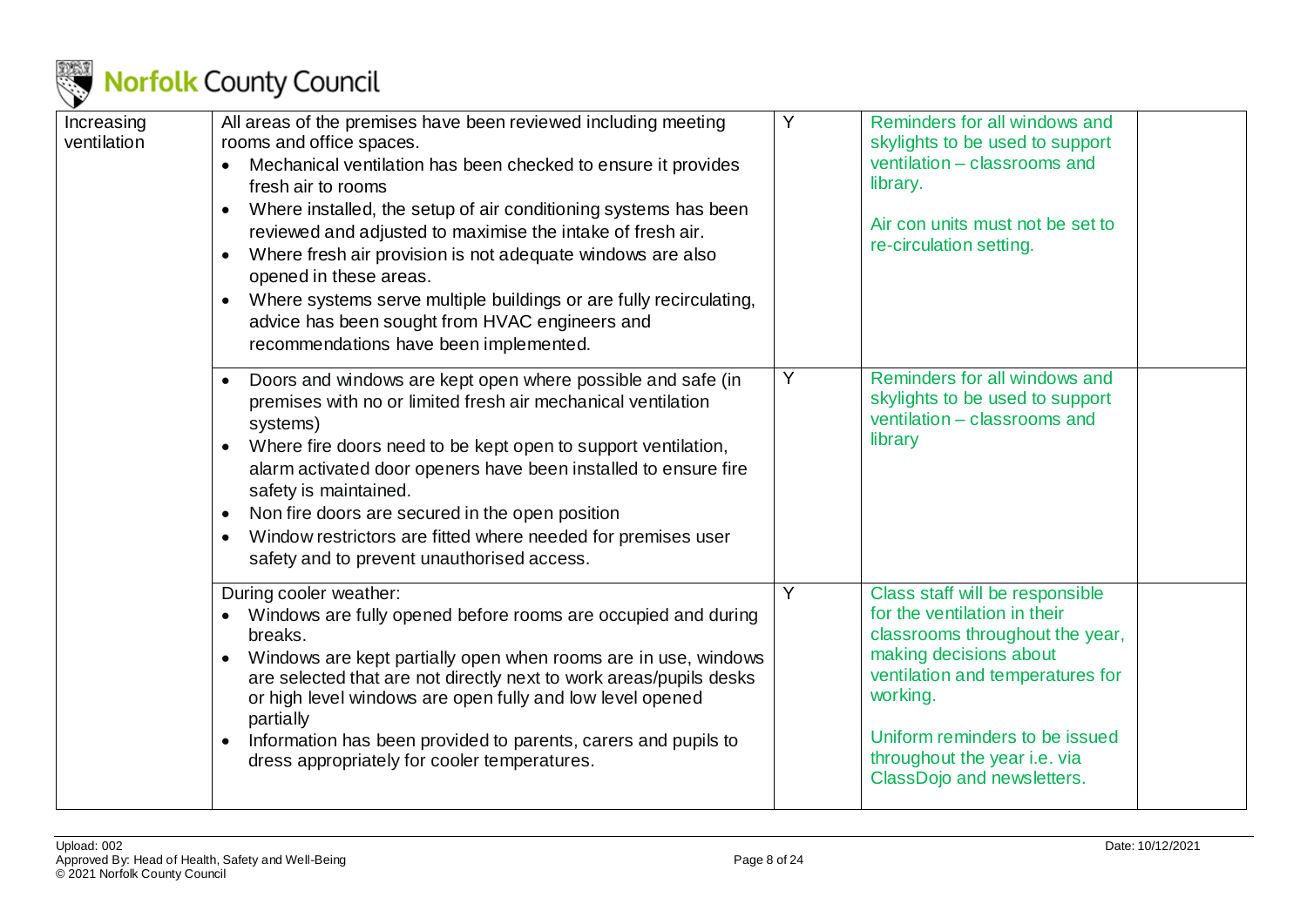

|                         | Members of the team are nominated to ensure that windows are<br>$\bullet$<br>opened in accordance with the above<br>Signage is provided to remind occupants not to fully close<br>windows<br>Regular checks are made to ensure that arrangements are being<br>followed                                                                                         | Y | Class staff will be responsible<br>for the ventilation in their<br>classrooms throughout the year,<br>making decisions about<br>ventilation and temperatures for<br>working.<br>Principal, Caretaker Team and<br><b>Operations Officer to monitor</b><br>ventilation throughout the school |
|-------------------------|----------------------------------------------------------------------------------------------------------------------------------------------------------------------------------------------------------------------------------------------------------------------------------------------------------------------------------------------------------------|---|--------------------------------------------------------------------------------------------------------------------------------------------------------------------------------------------------------------------------------------------------------------------------------------------|
|                         |                                                                                                                                                                                                                                                                                                                                                                |   | as an ongoing matter.                                                                                                                                                                                                                                                                      |
| Reassurance<br>measures | Consideration has been given to installing non-dispersive<br>$\bullet$<br>infrared (NDIR) CO <sub>2</sub> sensors in suitable spaces in order to<br>assess whether ventilation levels are adequate in line with the<br>compliance code<br>Instructions provided in order to obtain accurate readings and<br>$\bullet$<br>maintenance requirements are followed | Y | DFE monitors received w/c<br>22.11.21 and distributed to<br>classrooms with instructions.                                                                                                                                                                                                  |
| Using fans              | Where fans are needed in offices, discussion has taken place with<br>staff who use that space to agree terms of use.                                                                                                                                                                                                                                           | Y | Class staff will be responsible<br>for the ventilation in their<br>classrooms throughout the year,<br>making decisions about<br>ventilation and temperatures for<br>working.                                                                                                               |
|                         | Where fans are needed in classrooms and other educational areas,<br>a decision for their use has been made by the Headteacher in<br>conjunction with staff.                                                                                                                                                                                                    | Y | Class staff will be responsible<br>for the ventilation in their<br>classrooms throughout the year,<br>making decisions about<br>ventilation and temperatures for<br>working.<br>Principal, Caretaker Team and<br><b>Operations Officer to monitor</b>                                      |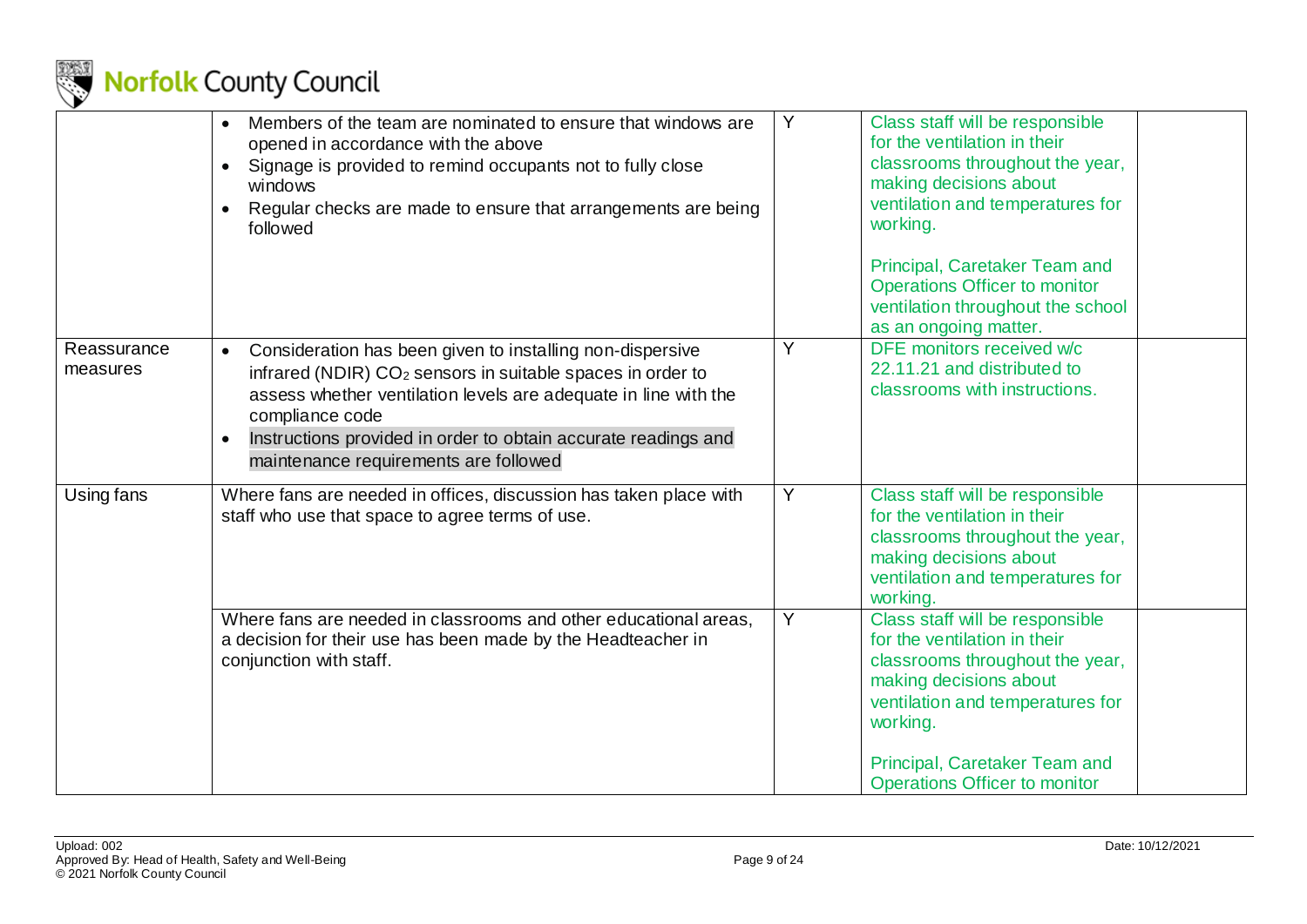

|                  |                                                                      | ventilation throughout the school |
|------------------|----------------------------------------------------------------------|-----------------------------------|
|                  |                                                                      | as an ongoing matter.             |
| Rooms with no    | Where rooms cannot be adequately ventilated (naturally or            | There are no rooms without no     |
| direct source of | mechanically), they have been taken out of use (subject to the below | direct source of fresh air either |
| fresh air        | improvements that can be made in some instances)                     | windows or skylights in place.    |
|                  | The room use has been modified to limit access to one person at      |                                   |
|                  | a time, provide space between occupation and reduce                  | 15.12.21 - Library roof window    |
|                  | occupancy time to 30 minutes or less                                 | reminder sent out                 |
|                  | Equipment, machinery that prevent air circulating have been          |                                   |
|                  | relocated where possible                                             |                                   |
|                  | Tasks that take place in these areas have been reviewed, those       |                                   |
|                  | that increase generation of aerosols have been modified for          |                                   |
|                  | these areas (such as physical exertion).                             |                                   |
|                  | Fans are not used in poorly ventilated areas                         |                                   |
|                  | Advise has been sought from HSW for using these areas                |                                   |

### *PPE*

| PPF | n place to ensure that PPE<br>: quidance is applied<br>Arrangements are      | DDE<br>: available and reminder |  |
|-----|------------------------------------------------------------------------------|---------------------------------|--|
|     | ' only.<br>i the circumstances that are outlined (<br>with<br><b>in line</b> | $\sim$<br>about<br>use<br>.     |  |

### *Travel and quarantine*

|  | Where pupils travel from abroad to attend boarding school, the      | <sub>N</sub> | N/A |  |
|--|---------------------------------------------------------------------|--------------|-----|--|
|  | setting has explained the rules to those pupils and parents before  |              |     |  |
|  | they arrive in the UK in order to ensure that travel legislation is |              |     |  |
|  | adhered to.                                                         |              |     |  |
|  | Guidance for boarding school students is followed: boarding         |              |     |  |
|  | schools students: quarantine and testing                            |              |     |  |
|  |                                                                     |              |     |  |

### **Educational visits and use of third-party premises**

<span id="page-9-2"></span><span id="page-9-1"></span><span id="page-9-0"></span>

| International visits | Consideration has been given to cancelling planned                 | N/A |  |
|----------------------|--------------------------------------------------------------------|-----|--|
|                      | international visits, due to the risk of disruption to education   |     |  |
|                      | resulting from the need to isolate and test on arrival back to the |     |  |
|                      | JK                                                                 |     |  |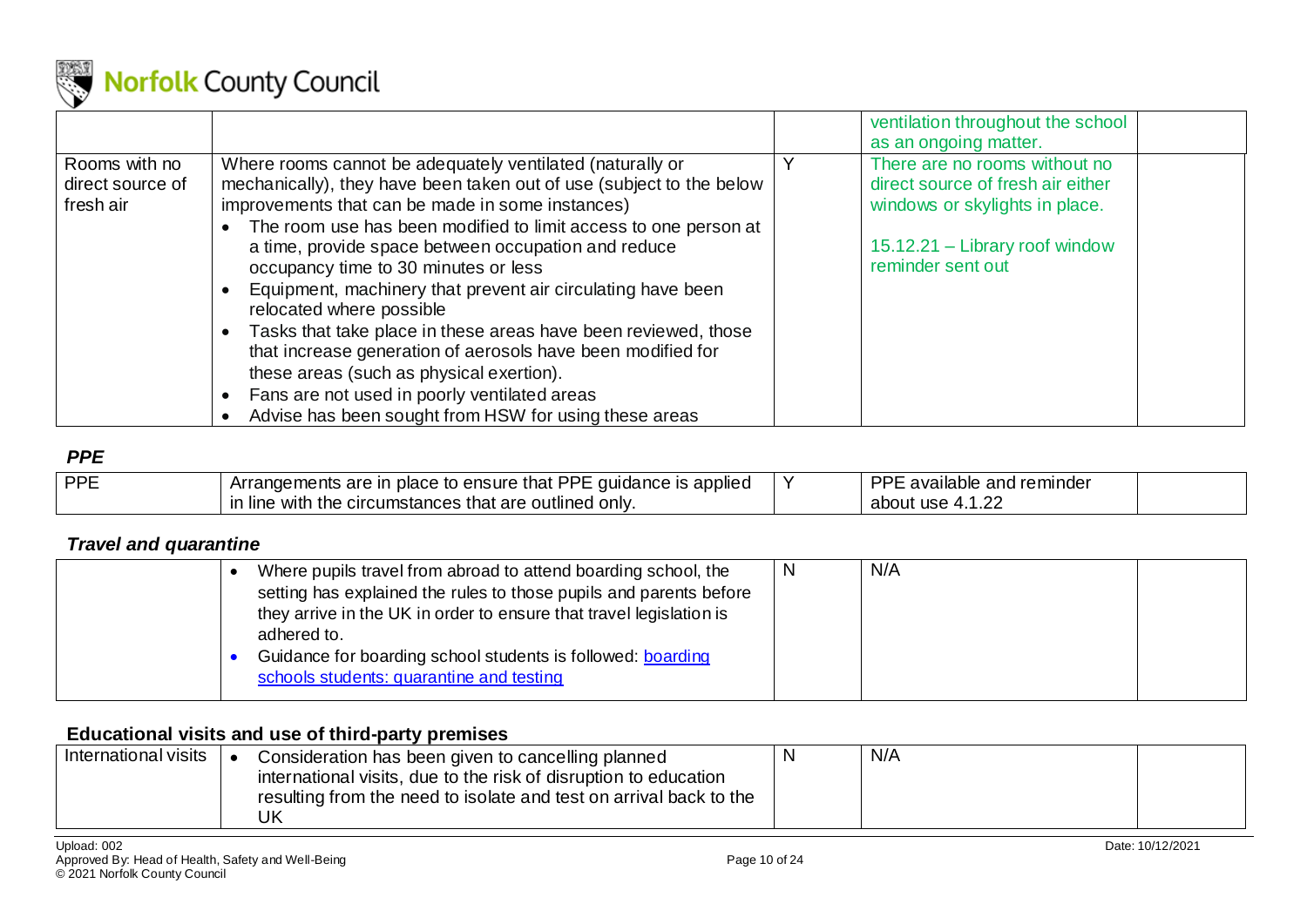

|            | The Foreign, Commonwealth and Development Office travel<br>$\bullet$<br>advice and Guidance on international travel is referred to before<br>booking and travelling.<br>Where a decision has been made to continue with a trip:                                                                                                                                                                                                                                                                                                                                                                                                                                                                                                                                                                                                                                                                                                    |   |                                                                                                                                                                                                                                                                |  |
|------------|------------------------------------------------------------------------------------------------------------------------------------------------------------------------------------------------------------------------------------------------------------------------------------------------------------------------------------------------------------------------------------------------------------------------------------------------------------------------------------------------------------------------------------------------------------------------------------------------------------------------------------------------------------------------------------------------------------------------------------------------------------------------------------------------------------------------------------------------------------------------------------------------------------------------------------|---|----------------------------------------------------------------------------------------------------------------------------------------------------------------------------------------------------------------------------------------------------------------|--|
|            | Bookings consider changes to the travel status that may occur<br>$\bullet$<br>during a visit, taking account of travel legislation and<br>contingency planning, including if changes to restrictions occur<br>during the visit.<br>The terms of the travel insurance has been checked prior to any<br>$\bullet$<br>new bookings to ensure full cover relating to COVID-19 impacts<br>including changes in country classifications.<br>A separate risk assessment is completed for the trip,<br>considering public health advice that is in place both in the UK<br>and the country being visited including hygiene and ventilation<br>and all areas identified below.<br>All elements of the trip are considered including transport, trips<br>and accommodation.<br>Arrangements comply with the local isolation, testing or<br>$\bullet$<br>quarantine requirements and take into account the local health<br>system provisions. |   |                                                                                                                                                                                                                                                                |  |
| All visits | Staff involved in the risk assessment are familiar with the<br>$\bullet$<br>COVID-19 Educational Settings Compliance code and any<br>specific industry guidance that relates to the activity.<br>The provider has confirmed that they are managing the risk of<br>$\bullet$<br>COVID-19 via completion of the COVID-19 Third Party<br>Premises/Activities Declaration Form for Ed Settings or Good to<br>Go accreditation<br>Where appropriate, the third-party provider is involved in<br>$\bullet$<br>planning arrangements.                                                                                                                                                                                                                                                                                                                                                                                                     | Y | All trips to be discussed with the<br><b>Principal and Educational Visits</b><br>Co-ordinator prior to any<br>bookings being made.<br>Thorough risk assessment<br>including COVID risk<br>assessment to be carried out<br>prior to any bookings being<br>made. |  |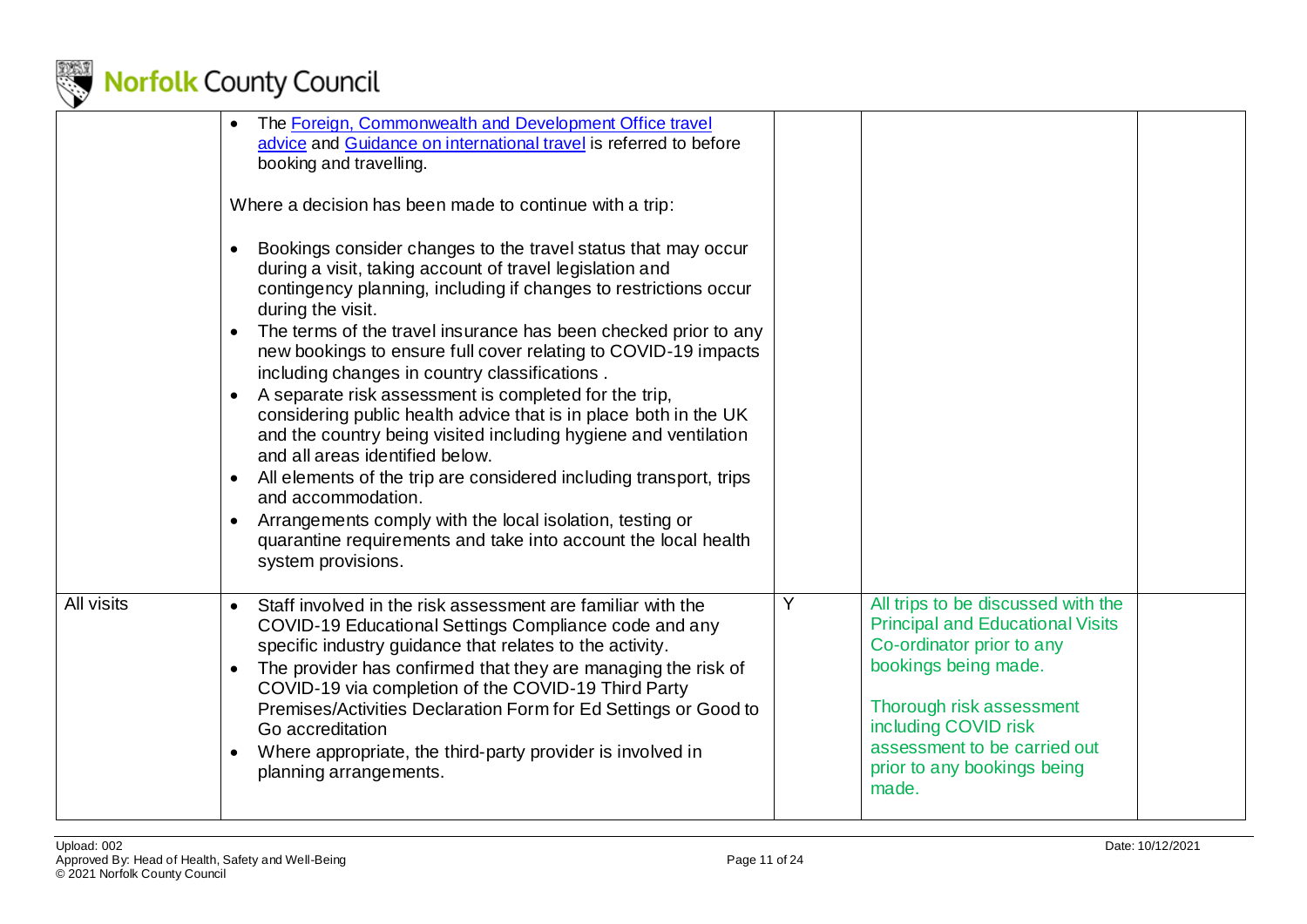

|                                   | Arrangements are in place to encourage Asymptomatic Testing<br>$\bullet$<br>for school staff and secondary school pupils before and after the<br>visit<br>Arrangements are in place to obtain assurance from the venue<br>regarding how staff participate in regular testing.<br>A thorough risk assessment is completed using the COVID-19<br>General Risk Assessment Form in addition to the normal<br>process using Evolve and includes:<br>o Arrangements for cleaning, ventilation, maintenance of<br>personal hygiene and where possible keeping respectful<br>distance from others including other groups and<br>individuals using the facilities<br>There is an appropriate level of insurance cover for the<br>$\circ$<br>visit<br>The venue has provided the school with visitor<br>information and briefings, including details of their<br>COVID-19 arrangements | Thorough communication with<br>any providers to fully obtain their<br>reassurances.<br>All trips to be logged on Evolve.<br>Liaise with EMAT Director of<br><b>Education West if any questions</b><br>or uncertainties. |
|-----------------------------------|------------------------------------------------------------------------------------------------------------------------------------------------------------------------------------------------------------------------------------------------------------------------------------------------------------------------------------------------------------------------------------------------------------------------------------------------------------------------------------------------------------------------------------------------------------------------------------------------------------------------------------------------------------------------------------------------------------------------------------------------------------------------------------------------------------------------------------------------------------------------------|-------------------------------------------------------------------------------------------------------------------------------------------------------------------------------------------------------------------------|
| <b>Specific</b><br>considerations | Additional factors needed for children (and staff) with SEND and<br>$\bullet$<br>medical conditions have been considered.<br>There are contingency plans in place, for example, to respond<br>$\bullet$<br>to symptoms developing in the group.                                                                                                                                                                                                                                                                                                                                                                                                                                                                                                                                                                                                                              | Principal, SENCO, Class<br>Y<br><b>Teachers and Parents to liaise</b><br>as required.<br>Contingency plan in place – see<br>separate document                                                                           |

### **Transport and travel**

<span id="page-11-0"></span>

| Public and school<br>transport | Face coverings are required on all schools transport for staff and<br>pupils (unless individuals are medically exempt from this   | Transport provider to manage                                           |
|--------------------------------|-----------------------------------------------------------------------------------------------------------------------------------|------------------------------------------------------------------------|
|                                | requirement).                                                                                                                     | School staff to supervise if<br>required for a school planned<br>trip. |
|                                | Pupils, parents and staff have been advised not to use school<br>transport if they have symptoms or they are required to isolate. | Reminder to parents 4.1.22                                             |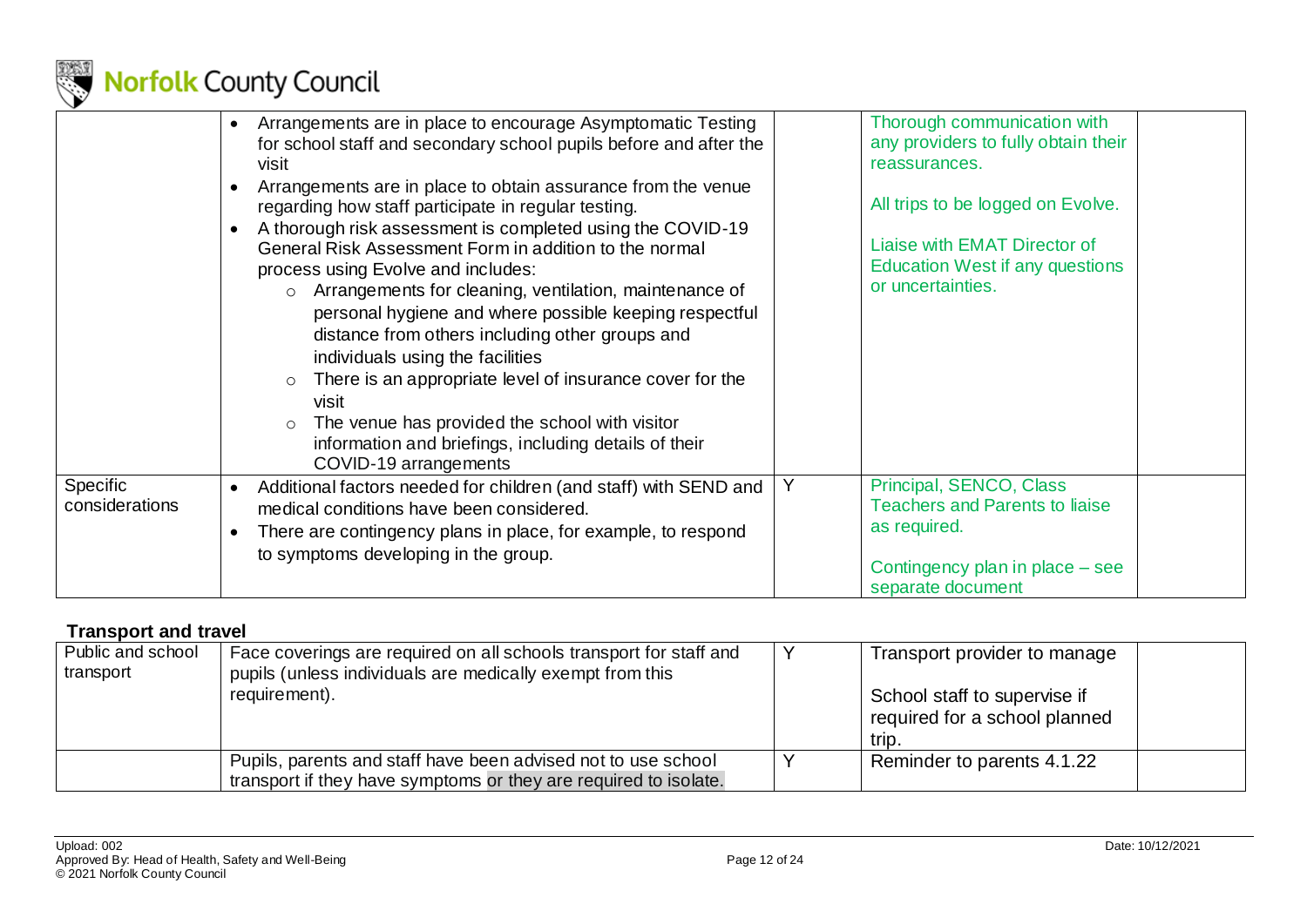

| Pupils, parents and staff have been advised to wash or sanitise<br>their hands before and after using transport services and following<br>guidance for the removal of face coverings. |   | Reminder to parents 4.1.22                                               |
|---------------------------------------------------------------------------------------------------------------------------------------------------------------------------------------|---|--------------------------------------------------------------------------|
| Windows are opened during journeys where it is safe to do so                                                                                                                          |   | Transport providers to manage                                            |
| Cleaning arrangements follow the COVID-19 Compliance Code for<br>all Educational Settings.                                                                                            | N | No school transport - all<br>provided by external transport<br>providers |
| Staff do not transport a symptomatic pupil (unless specifically in<br>relation to a residential setting)                                                                              |   | Reminder to all staff 4.1.22                                             |

### **Visitors**

<span id="page-12-0"></span>

| The time of visits occur so that visitors are separated from staff and<br>pupils where possible. | Y | Visits will be arranged out of<br>main school hours where<br>possible. When this is not<br>possible i.e. where visitors need<br>to work with children,<br>arrangements will be put in<br>space to ensure this risk<br>assessment is followed.<br>From 11.10.21 - Face coverings<br>to be worn by all adults (except<br>those who are exempt) in all<br>corridors and communal areas<br>of the school. |
|--------------------------------------------------------------------------------------------------|---|-------------------------------------------------------------------------------------------------------------------------------------------------------------------------------------------------------------------------------------------------------------------------------------------------------------------------------------------------------------------------------------------------------|
|                                                                                                  |   | $15.12.21 -$ Only essential<br>visitors on site during school<br>hours. Face coverings to be<br>worn by all adults (except those<br>who are exempt) in all corridors<br>and communal areas of the<br>school.                                                                                                                                                                                          |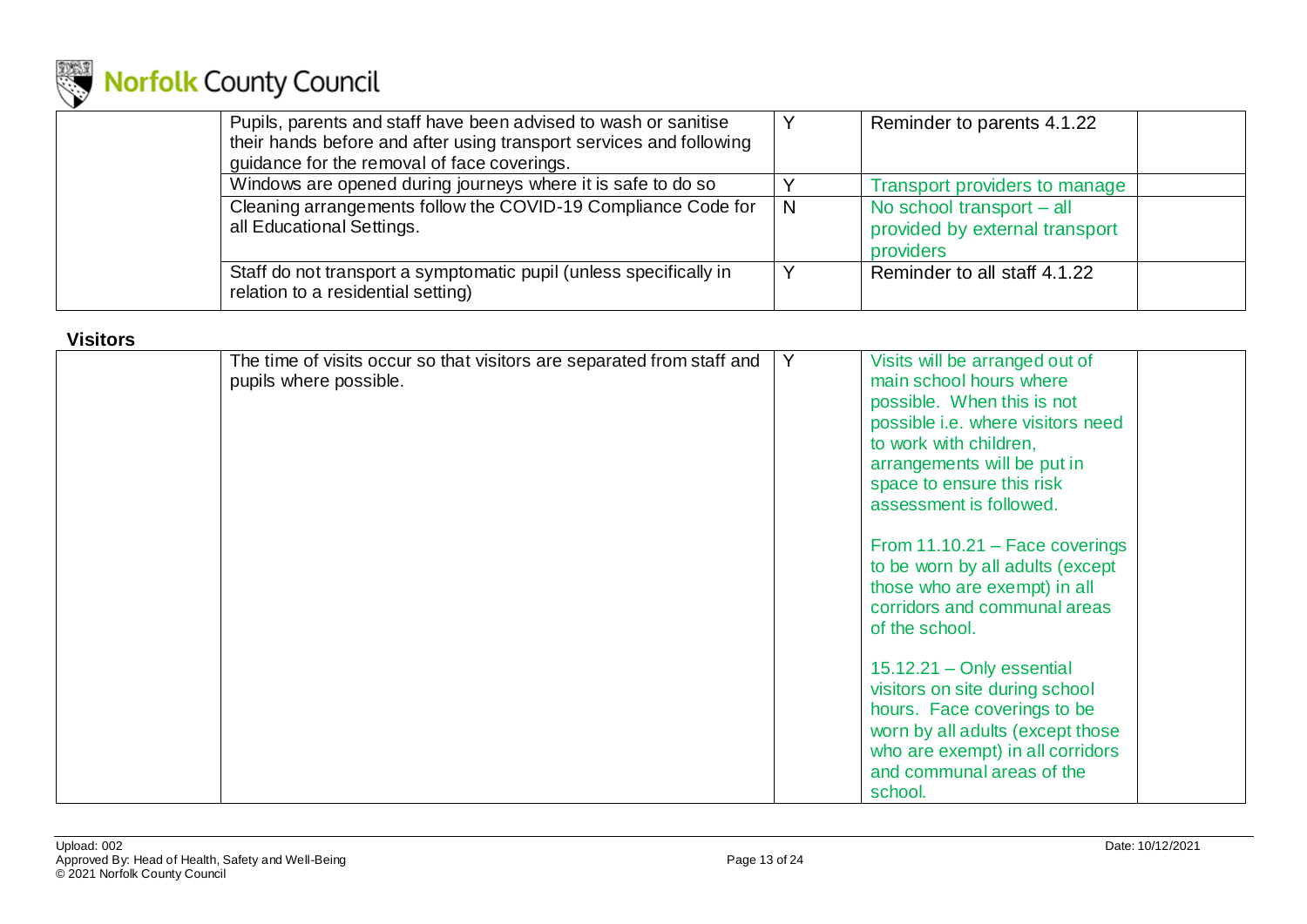

|                 | Visits are managed to encourage space creation e.g. through<br>meeting in outside spaces or large well ventilated rooms with<br>furniture spread out                                                                                                                                                                                                                                                                              | Y | Outside spaces to be used<br>where possible or in well<br>ventilated rooms.                                                                                                                                                   |
|-----------------|-----------------------------------------------------------------------------------------------------------------------------------------------------------------------------------------------------------------------------------------------------------------------------------------------------------------------------------------------------------------------------------------------------------------------------------|---|-------------------------------------------------------------------------------------------------------------------------------------------------------------------------------------------------------------------------------|
|                 | Visitors are advised of the following in advance:<br>That you encourage participation in asymptomatic testing where<br>it is age appropriate and before entering the school.<br>Specific arrangements for the meeting, for example, applying<br>$\bullet$<br>respectful distancing where it is possible.<br>To leave the setting immediately if they develop symptoms<br>$\bullet$<br>Hand shaking should be avoided<br>$\bullet$ | Y | Office staff to speak to all<br>visitors on arrival and before<br>they come into school.<br>Face coverings to be worn by all<br>adults (except those who are<br>exempt) in all corridors and<br>communal areas of the school. |
|                 | On arrival visitors will be:<br>Provided with relevant site information<br>Asked to perform hand hygiene<br>Asked to confirm that they do not have symptoms no matter how<br>$\bullet$<br>mild or are currently required to isolate.                                                                                                                                                                                              | Y | Office staff to speak to all<br>visitors on arrival and before<br>they come into school.<br>Face coverings to be worn by all<br>adults (except those who are<br>exempt) in all corridors and<br>communal areas of the school. |
|                 | Visitors will use their own pen or will be provided with a pen that<br>they take with them.                                                                                                                                                                                                                                                                                                                                       | Y | Office staff to speak to all<br>visitors on arrival and before<br>they come into school.                                                                                                                                      |
|                 | Consideration is given to the layout and use of the reception area<br>and meeting rooms, for example, chairs are moved further apart<br>and sitting side by side where possible.                                                                                                                                                                                                                                                  | Y | As much space possible has<br>been made in reception area.<br>Any meeting spaces used to be<br>given as much ventilation and<br>room as possible.<br>All meetings to be via Teams<br>where possible.                          |
| Key contractors | Key contractors are aware of the control measures in place prior<br>to visiting the site.<br>Key contractors confirm that they have completed a risk<br>assessment prior to their visit.                                                                                                                                                                                                                                          | Y | <b>Principal or Operations Officer</b><br>to speak to any contractors<br>coming to the school site. Risk<br>assessments to be completed<br>as required.                                                                       |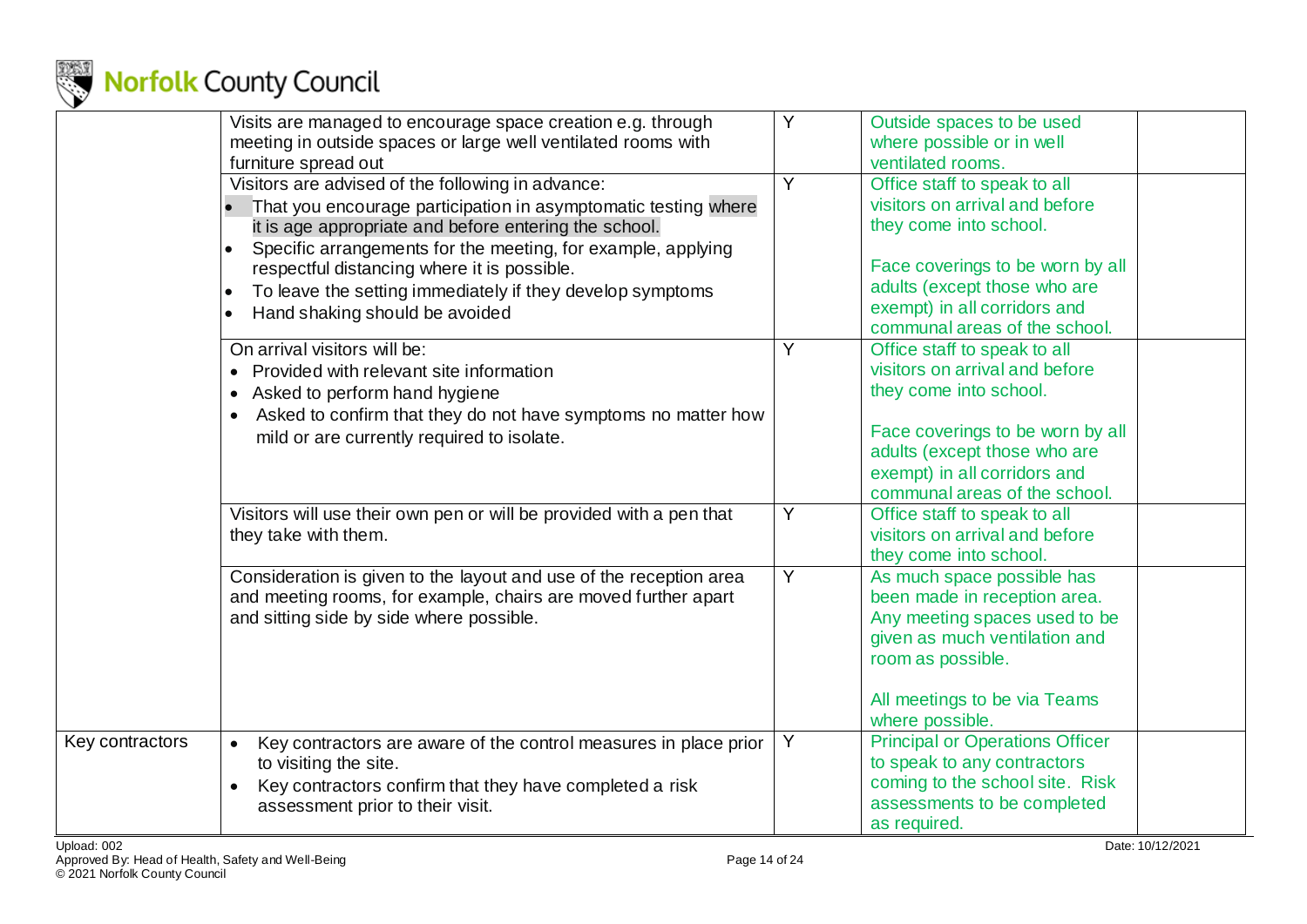

|  | ⊦ Site<br>m<br><b>VISITORS</b><br><b>CODELINAL</b><br>ັ∪⊔⊔⊻<br>. |  |
|--|------------------------------------------------------------------|--|
|  | ' hours.<br>during<br>ow                                         |  |

#### **Events** Where events take place with visitors attending, consideration is given to: • Running an event on a reduced capacity basis • Enabling respectful space to be given • Staggered arrival times N No events with visitors attending to be planned until further notice. A QR code is in place for events involving large numbers of visitors. N N/A Ventilation is reviewed in order to ensure it remains adequate for increased numbers  $N$   $N/A$ All other infection control measures are implemented<br>• A contingency plan is prepared as part of event planning in N N/A • A contingency plan is prepared as part of event planning in order to response to increased positive cases in the community or where thresholds are met (as detailed in case management guidance) • Plans consider providing the event virtually, delay or cancellation.  $N/A$

#### <span id="page-14-0"></span>Catoring

<span id="page-14-1"></span>

| "                |                                                                                                                                                                                                                              |              |                                                                                                               |
|------------------|------------------------------------------------------------------------------------------------------------------------------------------------------------------------------------------------------------------------------|--------------|---------------------------------------------------------------------------------------------------------------|
|                  | Where catering services are contracted, the setting has ensured<br>that the service is following the relevant government guidance.                                                                                           | <sup>N</sup> | N/A                                                                                                           |
|                  | Directly provided catering services follow the principles of the<br>Educational Settings Compliance Code and relevant government<br>guidance                                                                                 |              | <b>Operations Officer and Catering</b><br>Manager to ensure that all<br>Government guidance is<br>adhered to. |
| Vending machines | Vending machine disinfection is incorporated into the touch<br>point cleaning arrangements.<br>Consideration has been given to the number of touch points and<br>that some parts may be hard to clean, e.g. collection slot, | N            | N/A                                                                                                           |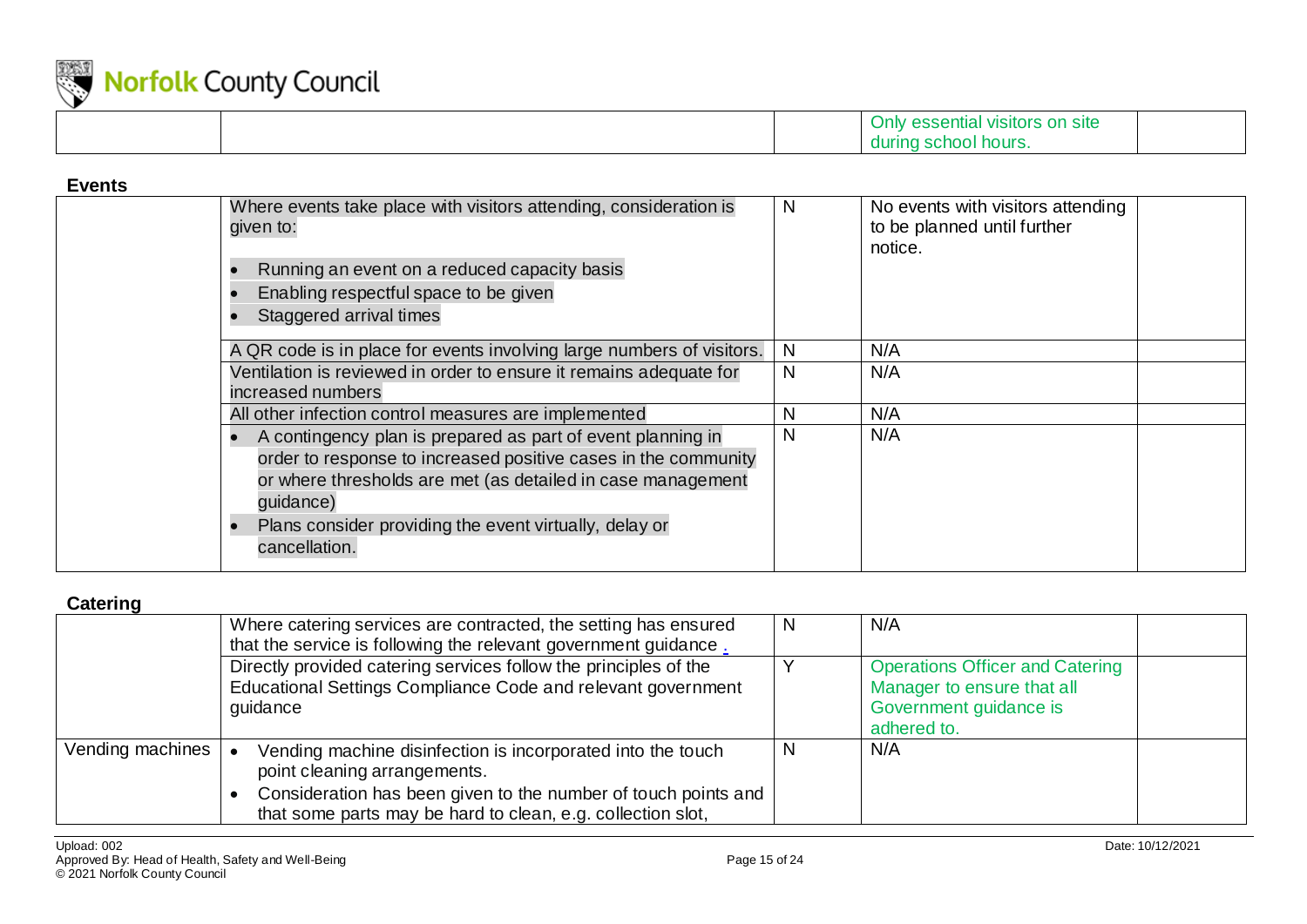

| therefore performing hand hygiene before and after use is<br>reinforced.                                     |  |
|--------------------------------------------------------------------------------------------------------------|--|
| Hand sanitiser and disinfectant wipes are provided next to them<br>with instruction to use before and after. |  |

### **Health, well-being and attendance**

### *Asymptomatic testing*

<span id="page-15-1"></span><span id="page-15-0"></span>

|             | Staff and secondary pupils are encouraged to test twice weekly<br>$\bullet$<br>until notified.<br>Asymptomatic testing is not used as a replacement of the PCR<br>testing requirements for: anyone with symptoms or anyone else<br>who is required to take a PCR test e.g. as a result of a new<br>variant of concern being identified.<br>A small asymptomatic testing site is retained on site at<br>secondary settings so that pupils who are unable to test at<br>home can use this facility.<br>On-site testing will be stepped up following periods of school<br>holidays<br>Lateral Flow Device testing arrangements are followed as<br>detailed in guidance on the COVID-19 website for Norfolk<br><b>Schools</b><br>The risk assessment templates for LFD testing have been<br>completed as appropriate | Y | Reminder to staff 4.1.22<br>Reminder to staff 4.1.22<br>N/A<br>N/A<br>Staff continue to be offered the<br>opportunity to complete twice<br>weekly LFD testing at home -<br>reminder sent 4.1.22<br><b>Yes</b> |  |
|-------------|------------------------------------------------------------------------------------------------------------------------------------------------------------------------------------------------------------------------------------------------------------------------------------------------------------------------------------------------------------------------------------------------------------------------------------------------------------------------------------------------------------------------------------------------------------------------------------------------------------------------------------------------------------------------------------------------------------------------------------------------------------------------------------------------------------------|---|---------------------------------------------------------------------------------------------------------------------------------------------------------------------------------------------------------------|--|
| Vaccination | Where eligible, staff and students are encouraged to participate in<br>the vaccination programme (including obtaining boosters)                                                                                                                                                                                                                                                                                                                                                                                                                                                                                                                                                                                                                                                                                  | Y | <b>Staff only</b><br>$15.12.21 - Updated$<br>Government information shared.                                                                                                                                   |  |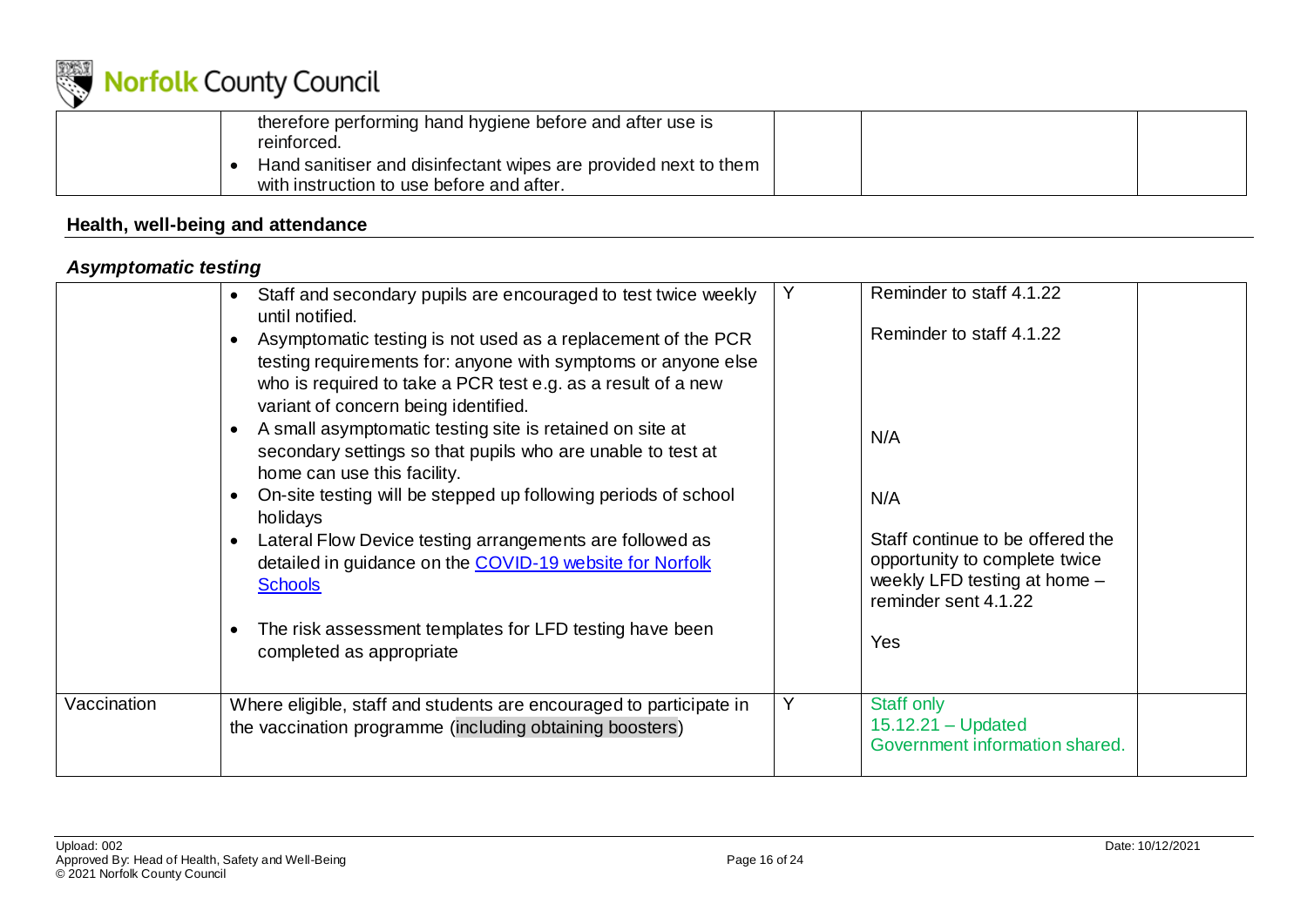

### *First aid*

| -<br>$-$ irst aid $ \alpha$ . | COVID-<br>.<br>: is followed.<br>quidance<br>19 First Aid<br>. . | $V \cap C$<br>ರಾ |  |
|-------------------------------|------------------------------------------------------------------|------------------|--|
| settings                      |                                                                  |                  |  |

### *Individual risk - pupils*

| Clinically<br>extremely<br>vulnerable                 | Pupils will attend unless they are advised not to by GP or<br>Clinician. Specific recommendations will be assessed where<br>required.                                         |   | <b>Principal and Student Support</b><br>Officer to liaise as required.                                  |
|-------------------------------------------------------|-------------------------------------------------------------------------------------------------------------------------------------------------------------------------------|---|---------------------------------------------------------------------------------------------------------|
| Increase risk<br>including ethnicity<br>and pregnancy | Individual risk assessments will be carried out for pupils who<br>are at an increased risk                                                                                    |   | Staff who are pregnant $=$<br>Principal, SENCO and Student<br>Support Officer to liaise as<br>required. |
| Aerosol<br>generating<br>procedures                   | A specific assessment is in place supported by the young<br>persons health professional and following Ed Settings<br>Guidance on APG's Educational Settings Guidance on AGP's | N | N/A                                                                                                     |

### <span id="page-16-0"></span>*Individual support planning*

<span id="page-16-2"></span><span id="page-16-1"></span>

| Increased<br>supportive                           | The measures detailed in Guidance to Support Positive Behaviour<br>have been implemented.                                                                                                                                                                                                                                                                  | Principal and SLT to ensure<br>continued implementation. |
|---------------------------------------------------|------------------------------------------------------------------------------------------------------------------------------------------------------------------------------------------------------------------------------------------------------------------------------------------------------------------------------------------------------------|----------------------------------------------------------|
| measures for<br>pupils/<br>psychological<br>needs | Individual Support plans have been reviewed for pupils where<br>required, for example for pupils who are: less able to report<br>symptoms; cannot follow strict hygiene; display behaviours that are<br>challenging to manage in the current context and require close<br>contact tasks. Plans are agreed with staff (parent and pupil where<br>required). | Principal and SENCO to liaise<br>as required.            |
|                                                   | Support plans include:<br>Specific cleaning and disinfection requirements such as<br>changing beds and wheelchairs.<br>Ensuring that staff increase their level of self protection,<br>Ensure that the pupil washing their hands before and after<br>where able to or use skin friendly handwipes before and after                                         | Principal and SENCO to liaise<br>as required.            |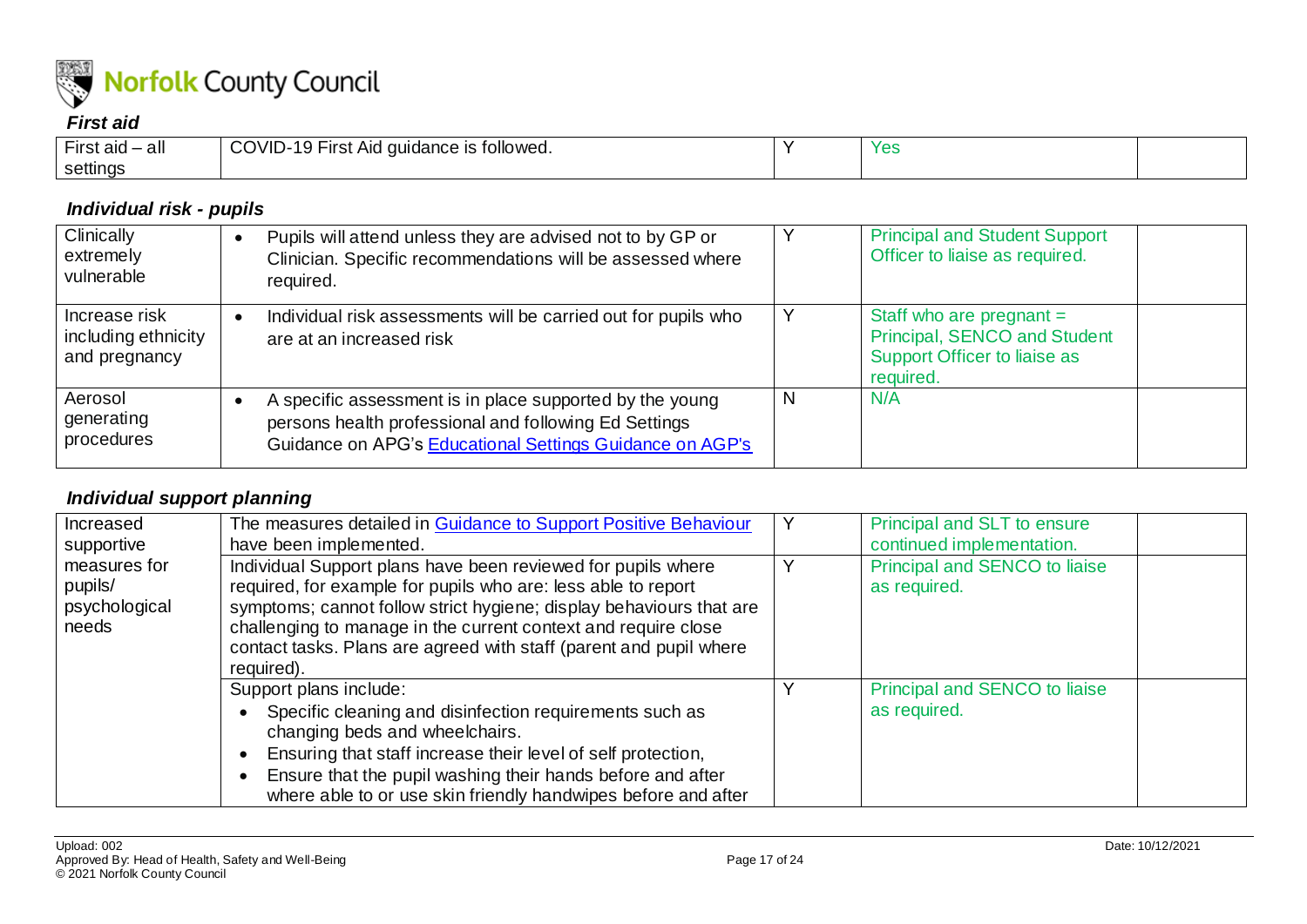

| Checking that the person does not have symptoms as detailed<br>in the compliance code. |                              |  |
|----------------------------------------------------------------------------------------|------------------------------|--|
| Staff are aware of the required infection control measures and                         | Reminder to staff 15.12.2021 |  |
| understanding that the normal PPE that would have previously                           |                              |  |
| been used is still required.                                                           | Reminder to staff 4.1.22     |  |

### *Wellbeing and attendance*

| Pupil well-being,<br>mental health and<br>behaviour | Arrangements are in place to ensure that pupils are appropriately<br>supported in relation to mental health and well-being difficulties,<br>promoting and supporting mental health and well-being in schools<br>is used. | Y | All school staff have a<br>responsibility to promote and<br>support mental health and<br>wellbeing. Links throughout the<br>curriculum.                |
|-----------------------------------------------------|--------------------------------------------------------------------------------------------------------------------------------------------------------------------------------------------------------------------------|---|--------------------------------------------------------------------------------------------------------------------------------------------------------|
|                                                     | Existing arrangements are followed for supporting students who are<br>distressed and where safeguarding issues come to light.                                                                                            |   | <b>DSL Team</b>                                                                                                                                        |
|                                                     | Available resources are used to identify and support students and<br>staff who exhibit signs of distress.                                                                                                                | Υ | Staff to liaise with SENCO if<br>further support is required.                                                                                          |
|                                                     | Behaviour relating to COVID controls will be managed as it<br>normally would in order to encourage universal hygiene and safety<br>arrangements.                                                                         | Υ | <b>Links with Behaviour Policy</b>                                                                                                                     |
| Where attendance<br>is impacted                     | The setting will discuss and provide reassurance of the measures<br>in place with pupils and parents/carers.                                                                                                             | Y | <b>Principal and Student Support</b><br>Officer to liaise. Student<br><b>Support Team to work with</b><br>parents/carers to ensure good<br>attendance. |

### <span id="page-17-0"></span>*Staff health and well-being*

<span id="page-17-1"></span>

| Individual<br>assessment | All staff requiring a specific risk assessment have been<br>identified, risk assessments have been undertaken in line with<br>COVID-19 Your health and your safety when working in<br>educational settings and the template provided is used to record<br>conversations and agreed control measures. |  | Principal to work with SLT as<br>required under the direction of<br>EMAT HR. |  |
|--------------------------|------------------------------------------------------------------------------------------------------------------------------------------------------------------------------------------------------------------------------------------------------------------------------------------------------|--|------------------------------------------------------------------------------|--|
|--------------------------|------------------------------------------------------------------------------------------------------------------------------------------------------------------------------------------------------------------------------------------------------------------------------------------------------|--|------------------------------------------------------------------------------|--|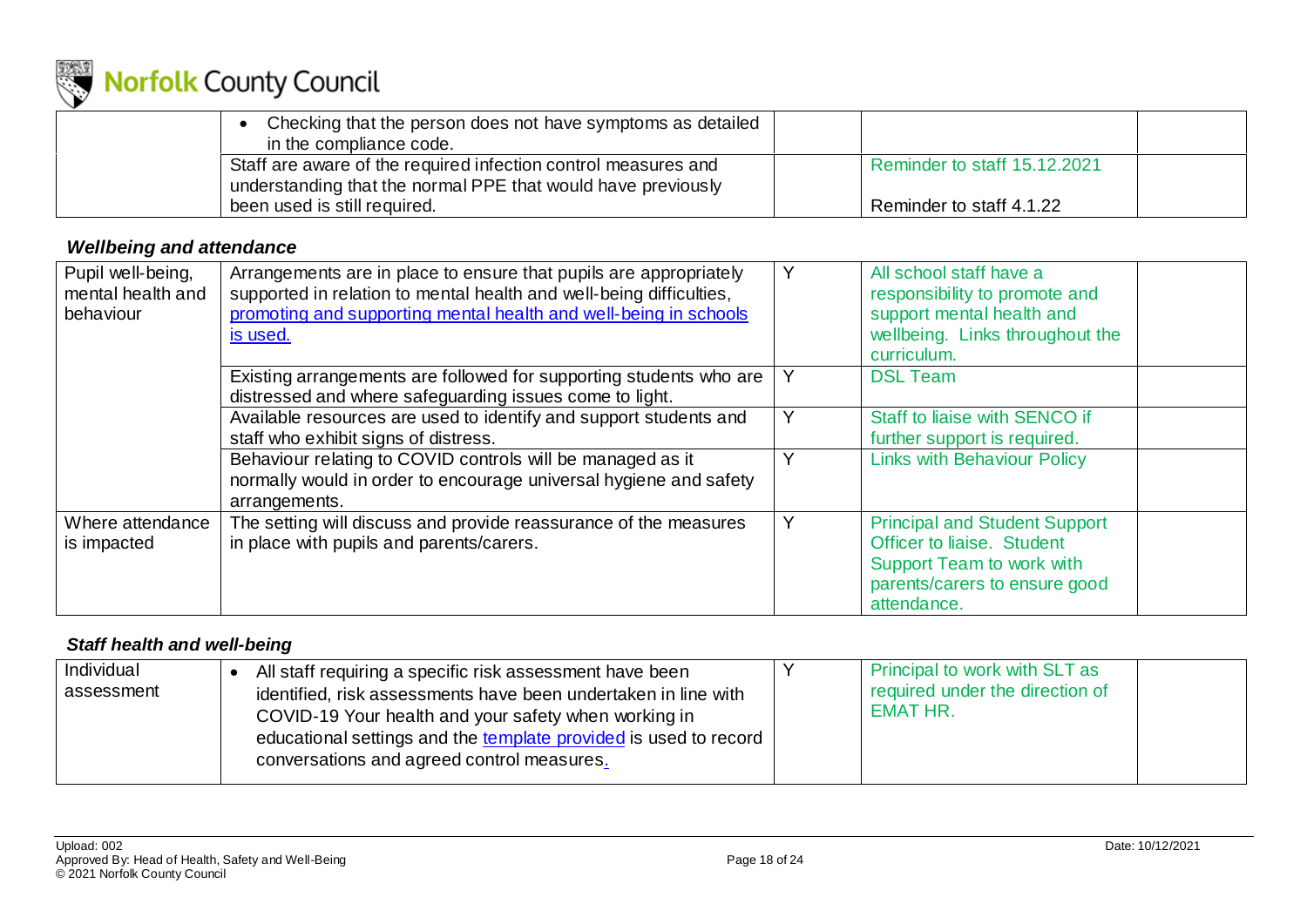

| Wellbeing | Suitable supportive measures have been put in place for staff, for | Regular reminders and         |  |
|-----------|--------------------------------------------------------------------|-------------------------------|--|
|           | example, how to obtain well-being support                          | information sharing from EMAT |  |
|           |                                                                    | HR and within the Academy.    |  |

### *Self-Isolation Arrangements – Staff and Pupils*

<span id="page-18-0"></span>

| Symptoms                   | Staff know to go home as soon as possible if they develop<br>symptoms of COVID-19<br>Pupils know what the main symptoms are and who to report to if<br>they develop symptoms, no matter how mild and staff will<br>ensure that they go home as soon as possible<br>Staff check with pupils regarding symptoms on their arrival and<br>remain vigilant for developing symptoms throughout the day<br>Anyone who has developed symptoms and cannot go home<br>immediately will wait in the designated room<br>Arrangements are in place for the management of pupils who<br>are not able to communicate their symptoms and staff are<br>aware of these arrangements e.g. temperature checks | Reminder to staff 15.12.2021<br>Reminder to staff 4.1.22<br>Teachers to speak to children<br>and monitor within class.<br>Additional resources to be<br>provided where required i.e.<br>PECS.<br>COVID room available for<br>waiting area as required by<br>children and also staff if<br>necessary. |
|----------------------------|-------------------------------------------------------------------------------------------------------------------------------------------------------------------------------------------------------------------------------------------------------------------------------------------------------------------------------------------------------------------------------------------------------------------------------------------------------------------------------------------------------------------------------------------------------------------------------------------------------------------------------------------------------------------------------------------|------------------------------------------------------------------------------------------------------------------------------------------------------------------------------------------------------------------------------------------------------------------------------------------------------|
| Self-isolation<br>criteria | Staff and pupils know that current isolation arrangements<br>must be followed, including:<br>Where notified by NHS Test and Trace<br>In line with travel - <b>Entering the UK</b><br>If the person has COVID-19 symptoms<br>On receiving a positive LFD or PCR test                                                                                                                                                                                                                                                                                                                                                                                                                       | $15.12.21 - Updated$<br>Government information shared.<br>Reminder to staff 4.1.22                                                                                                                                                                                                                   |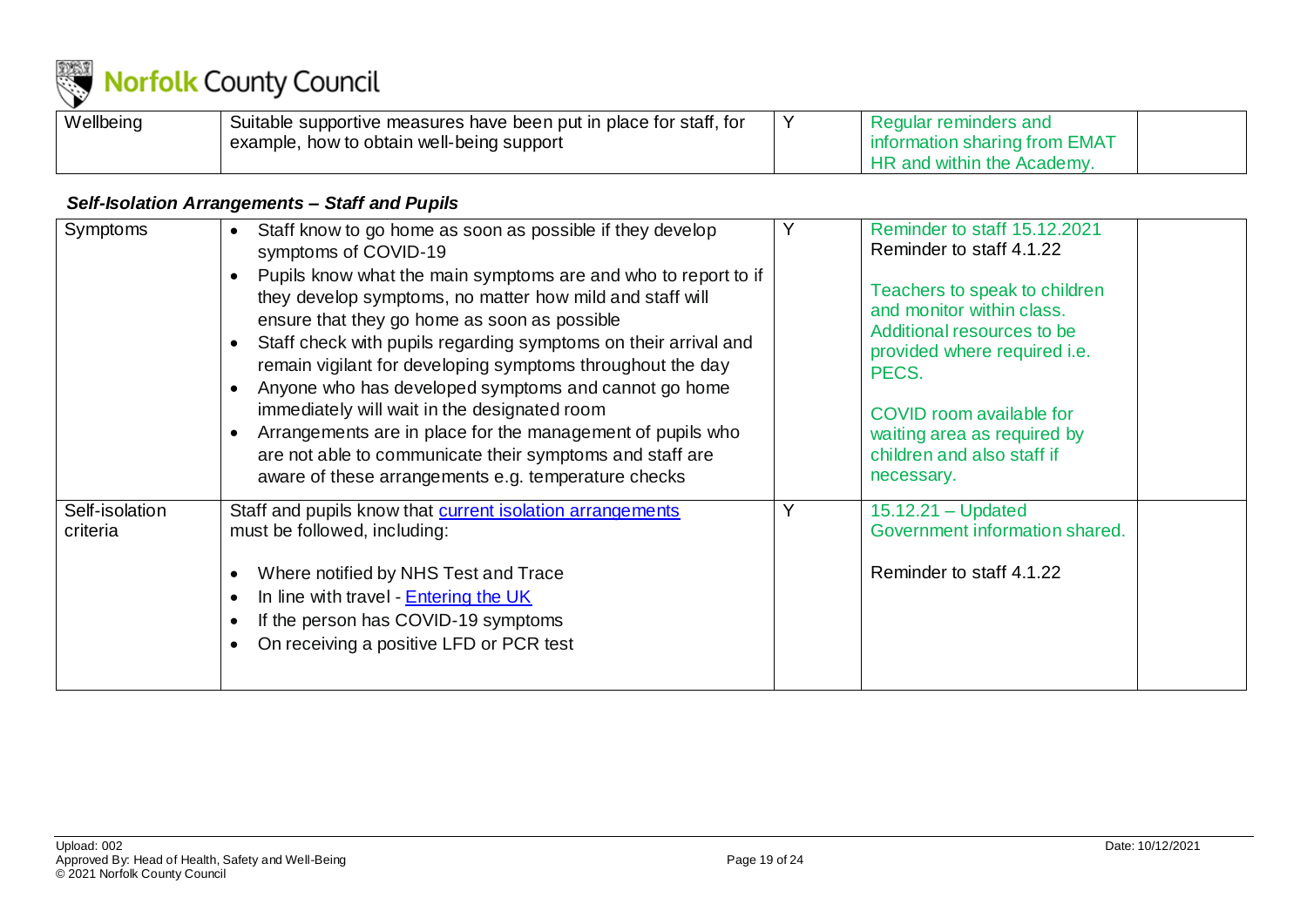

### *General Arrangements*

<span id="page-19-1"></span><span id="page-19-0"></span>

| General<br>Arrangements                  | Arrangements have been put in place to ensure communication<br>$\bullet$<br>and collaboration between pupils, staff, staff representatives<br>(e.g. unions) and parents.<br>Communication routes are publicised and have been formally<br>$\bullet$<br>planned.                                                                                                                                                                                                                                                                            | Y | Information shared via online<br>training, e mail, ClassDojo,                                                                                                                                    |           |
|------------------------------------------|--------------------------------------------------------------------------------------------------------------------------------------------------------------------------------------------------------------------------------------------------------------------------------------------------------------------------------------------------------------------------------------------------------------------------------------------------------------------------------------------------------------------------------------------|---|--------------------------------------------------------------------------------------------------------------------------------------------------------------------------------------------------|-----------|
|                                          | The template letter (Communicating arrangements with parents<br>and parent engagement (primary and Early Years or Secondary<br>Settings) has been completed and sent to all parents/Carers.<br>Where required the setting has added additional information<br>$\bullet$<br>that has been identified in this risk assessment.                                                                                                                                                                                                               | Y |                                                                                                                                                                                                  |           |
|                                          | Parents have been communicated with regarding external<br>wraparound care and extra-curricular providers, outlining the<br>measures to look out for and the guidance for parents and carers<br>has been shared to support their decision making                                                                                                                                                                                                                                                                                            | N | N/A                                                                                                                                                                                              |           |
|                                          | The arrangements that have been put in place have considered<br>additional and inclusive support measures where needed, for<br>example, easy read and additional language versions are provided<br>as necessary.                                                                                                                                                                                                                                                                                                                           | Y | Principal and SENCO to liaise<br>as required.                                                                                                                                                    |           |
| All staff instruction<br>and involvement | Staff have been instructed on the nature of COVID-19 and the<br>reasons that control measures have changed (as outlined in the<br>compliance code)<br>Local arrangements identified in this risk assessment have been<br>$\bullet$<br>discussed with all staff and they have confirmed they<br>understand the reason for the control measures that are<br>required.<br>• A record is maintained by the setting which details all of the<br>specific areas of instruction and training that have been<br>provided for all members of staff. | Y | Risk assessment shared with all<br>stakeholders. Feedback,<br>questions, comments<br>welcomed.<br>Risk assessment shared with all<br>stakeholders. Feedback,<br>questions, comments<br>welcomed. | By 7.1.22 |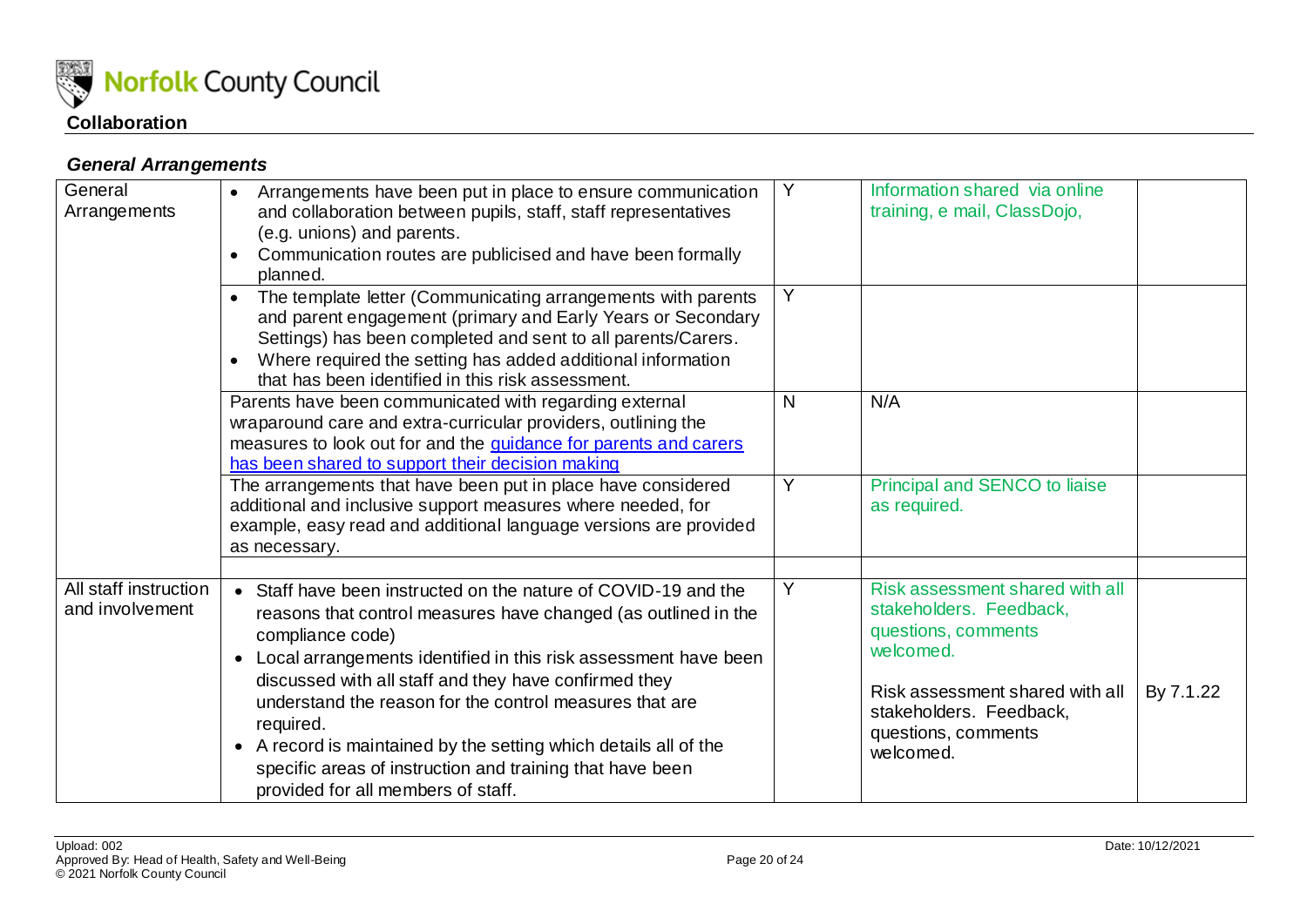

| • All staff have confirmed that they are confident in applying the<br>control measures identified in this assessment.<br>• Staff have been involved in the practical implementation of this<br>risk assessment (remotely where they are currently not in the<br>setting).<br>Staff have been given the opportunity to discuss and resolve<br>$\bullet$<br>any concerns that they have. |                               |  |
|----------------------------------------------------------------------------------------------------------------------------------------------------------------------------------------------------------------------------------------------------------------------------------------------------------------------------------------------------------------------------------------|-------------------------------|--|
| Staff have been advised that there is no need for anything other<br>than normal personal hygiene and washing of clothing following a<br>day in school.                                                                                                                                                                                                                                 | Reminders 4.1.22              |  |
| The setting has ensured that particular attention has been paid to<br>new/inexperienced staff, trainees and those with additional<br>significant role changes.                                                                                                                                                                                                                         | As part of induction process. |  |

### **Respectful space**

<span id="page-20-0"></span>

| Consideration has been given to where respectful space can be<br>maintained between people including:<br>Continued cohorting of staff<br>Utilisation of online meetings and training<br>Keeping numbers minimised for in person meetings and training<br>Reduction of pinch points and areas of congestion<br>Furniture in areas such as reception, meeting rooms, staff<br>rooms and offices has been rearranged to prevent face to face<br>working and support respectful space where possible |  | Online training and meetings to<br>take place where the need for<br>face-to-face presence is not<br>crucial to the training/meeting.<br>Break and play times to<br>continue in year groups rather<br>than multiple groups mixing<br>together. We have the space<br>and staffing to facilitate this.<br>Staggering of start, finish,<br>break and lunch times into<br>EYFS/KS1 and KS2 to support<br>reduction of pinch points when<br>moving around the Academy. |  |
|--------------------------------------------------------------------------------------------------------------------------------------------------------------------------------------------------------------------------------------------------------------------------------------------------------------------------------------------------------------------------------------------------------------------------------------------------------------------------------------------------|--|------------------------------------------------------------------------------------------------------------------------------------------------------------------------------------------------------------------------------------------------------------------------------------------------------------------------------------------------------------------------------------------------------------------------------------------------------------------|--|
|--------------------------------------------------------------------------------------------------------------------------------------------------------------------------------------------------------------------------------------------------------------------------------------------------------------------------------------------------------------------------------------------------------------------------------------------------------------------------------------------------|--|------------------------------------------------------------------------------------------------------------------------------------------------------------------------------------------------------------------------------------------------------------------------------------------------------------------------------------------------------------------------------------------------------------------------------------------------------------------|--|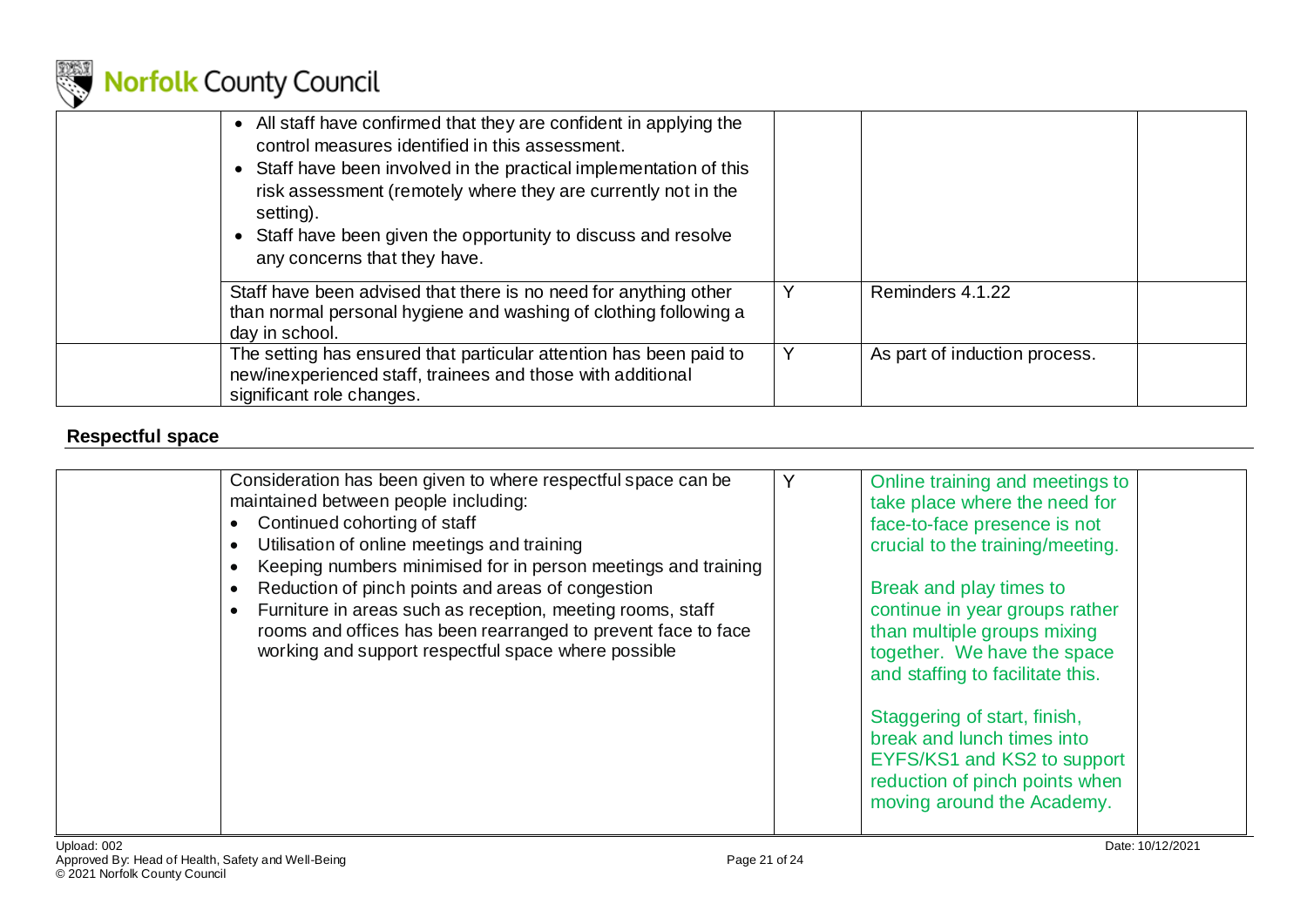

|  | Any meeting spaces used to be<br>given as much ventilation and<br>room as possible. |
|--|-------------------------------------------------------------------------------------|
|  | All meetings should be via<br>Teams unless approved by a<br>member of SLT.          |

### **Hiring School Premises (and providing premises for club use)**

| Cleaning and disinfection requirements are established for all<br>areas used (premises and equipment)                                                                                                                                                                                     | N | $N/A$ – no lettings in place |
|-------------------------------------------------------------------------------------------------------------------------------------------------------------------------------------------------------------------------------------------------------------------------------------------|---|------------------------------|
| Information about ventilation requirements is provided to the<br>user                                                                                                                                                                                                                     | N | $N/A$ – no lettings in place |
| The school and user have agreed and confirmed their<br>responsibilities prior to use,<br>The hirer has confirmed that they are following COVID-19<br>control measures for their activities<br>The use of QR codes is encouraged where members of the<br>public take part in the activity. |   | $N/A$ – no lettings in place |

### **Face coverings**

<span id="page-21-1"></span><span id="page-21-0"></span>

| Face coverings are worn as recommended (unless the wearer is<br>exempt for medical reasons):<br>In communal areas in all schools for adults (staff and visitors)<br>and for pupils from year 7 onwards.<br>On all school transport. | v | From $11.10.21$ – Face coverings<br>to be worn by all adults (except<br>those who are exempt) in all<br>corridors and communal areas<br>of the school. |
|-------------------------------------------------------------------------------------------------------------------------------------------------------------------------------------------------------------------------------------|---|--------------------------------------------------------------------------------------------------------------------------------------------------------|
|                                                                                                                                                                                                                                     |   | Transport provider to manage<br>or school staff to supervise if<br>required for a school planned<br>trip.                                              |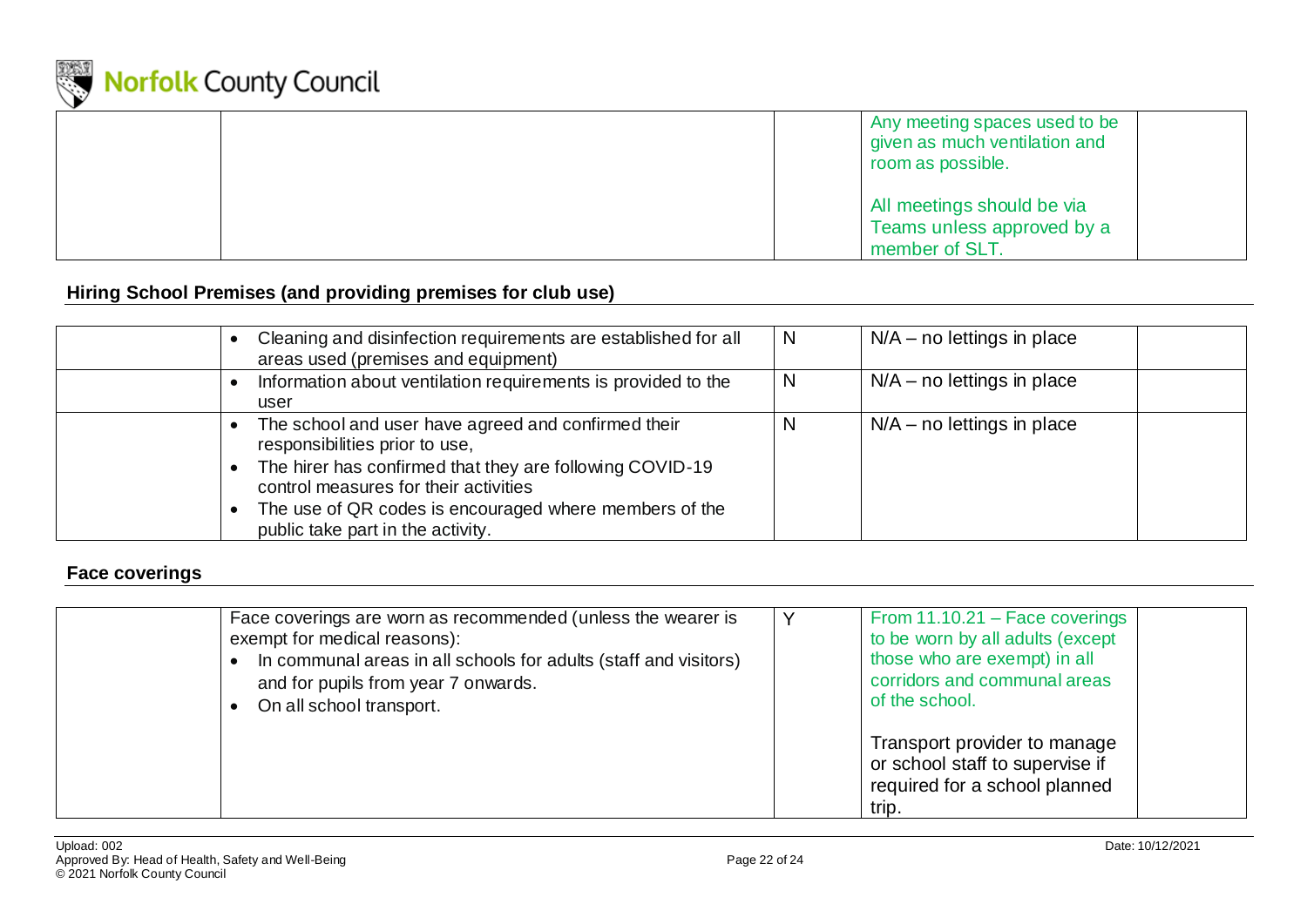

| Arrangements are in place for the safe removal of face coverings<br>which has been communicated to pupils, staff and visitors:<br>The wearer must not touch the front of their face during use or<br>when removing the face covering.<br>They must bring a bag or other suitable receptable with them to<br>place the covering in or dispose of it in a bin.<br>They must before hand hygiene after removing their face<br>covering. |   | Reminders to staff.<br>Transport company to liaise<br>with children who travel with<br>them as required.<br>Hand sanitiser, plastic bags<br>and masks available from<br>school as required. |
|--------------------------------------------------------------------------------------------------------------------------------------------------------------------------------------------------------------------------------------------------------------------------------------------------------------------------------------------------------------------------------------------------------------------------------------|---|---------------------------------------------------------------------------------------------------------------------------------------------------------------------------------------------|
| Consideration has been given for some people where it would be<br>appropriate for them (or others supporting them) to wear a face<br>covering, for example where they rely on lip reading, facial<br>expression and clear sound to communicate.                                                                                                                                                                                      | Y | Reminders to staff 4.1.22                                                                                                                                                                   |

#### **Review**

| Arrangements are in place to monitor the control measures to ensure<br>that they are:                   | Regular review of risk<br>assessment - at least half<br>termly or sooner as required. |  |
|---------------------------------------------------------------------------------------------------------|---------------------------------------------------------------------------------------|--|
| Effective<br>Working as planned<br>Updated appropriately (reflecting updates to the compliance<br>code) |                                                                                       |  |

### *Any other actions that are not listed above*

<span id="page-22-0"></span>